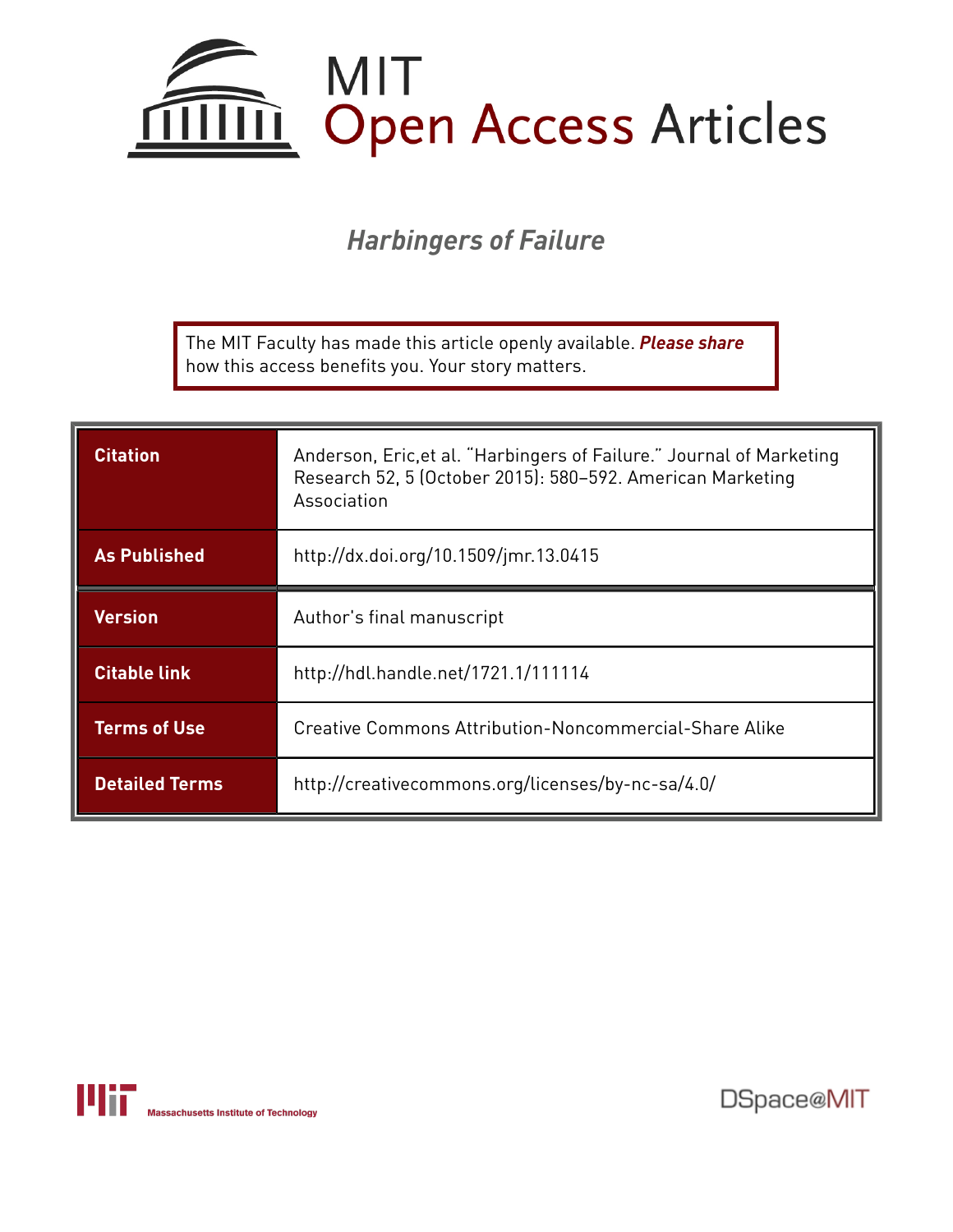# Harbingers of Failure

Eric Anderson, Song Lin, Duncan Simester and Catherine Tucker

January 2015

We show that some customers, whom we call 'Harbingers' of failure, systematically purchase new products that flop. Their early adoption of a new product is a strong signal that a product will fail - the more they buy, the less likely the product will succeed. Firms can identify these customers either through past purchases of new products that failed, or through past purchases of existing products that few other customers purchase. We discuss how these insights can be readily incorporated into the new product development process. Our findings challenge the conventional wisdom that positive customer feedback is always a signal of future success.

Keywords: new product development, early adopters, lead users, preference heterogeneity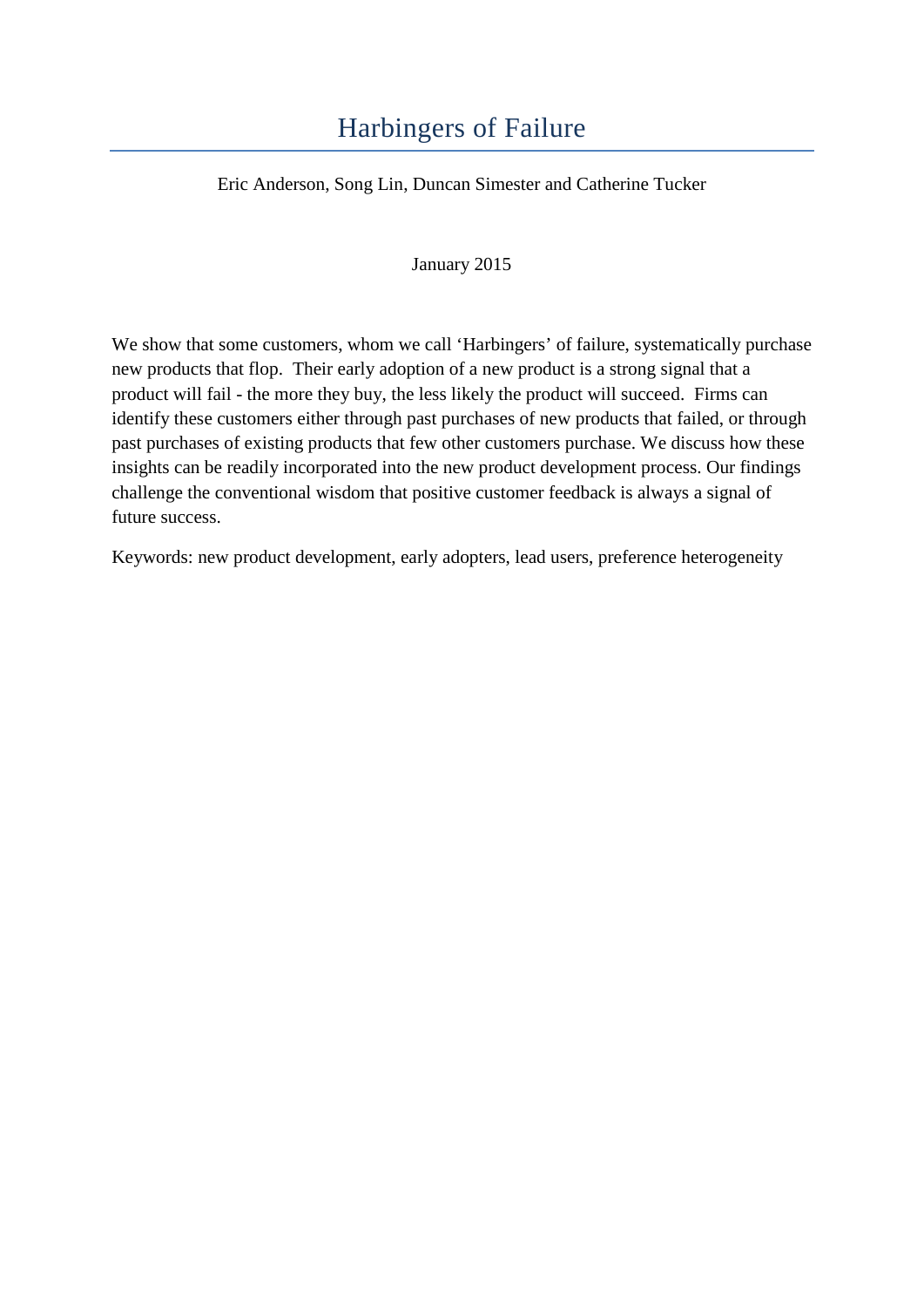#### **Introduction**

Decades of research emphasizes that customer feedback is a critical input throughout the new product development process. A central premise of this customer-focused process is that positive feedback is good news. The more excited that customers are about a prototype, the more likely it is that a firm will continue to invest. When firms move to the final stages of testing and launching a new product, metrics of success shift from likes and dislikes to actual product sales. Here again, conventional wisdom is that more product sales indicate a greater likelihood of long-term success. This assumption is fundamental to nearly every new product forecasting model (Bass 1969; Mahajan, Muller and Bass 1990).

In this paper, we challenge this commonly held assumption. We show that not all positive feedback should be viewed as a signal of future success. In particular, using detailed transaction data from a chain of convenience stores, we show that increased sales of a new product by some customers can be a strong signal of future failure.

At first glance, the result is striking. How can more product sales signal future failure? After all, meeting sales targets is the litmus test of all new products. We present evidence that this result is driven by the existence of an unrepresentative subset of customers. We label these latter customers 'Harbingers' of failure. Harbingers are more likely to purchase products that other customers do not buy, and so a purchase by these customers may indicate that the product appeals to a narrower slice of the marketplace. This yields a signal that the product is more likely to fail.

We identify these customers in two ways. Our primary focus is on customers who have previously purchased new products that failed. We show that the tendency to buy hits or flops is systematic. If a customer tends to buy failures, then the next new product they purchase is more likely to be a failure. For example, customers who tend to purchase a successful product like a Swiffer mop are more likely to buy other ultimately successful products, like Arizona Iced Tea. In contrast, if a customer tends to buy flops, then their next purchase is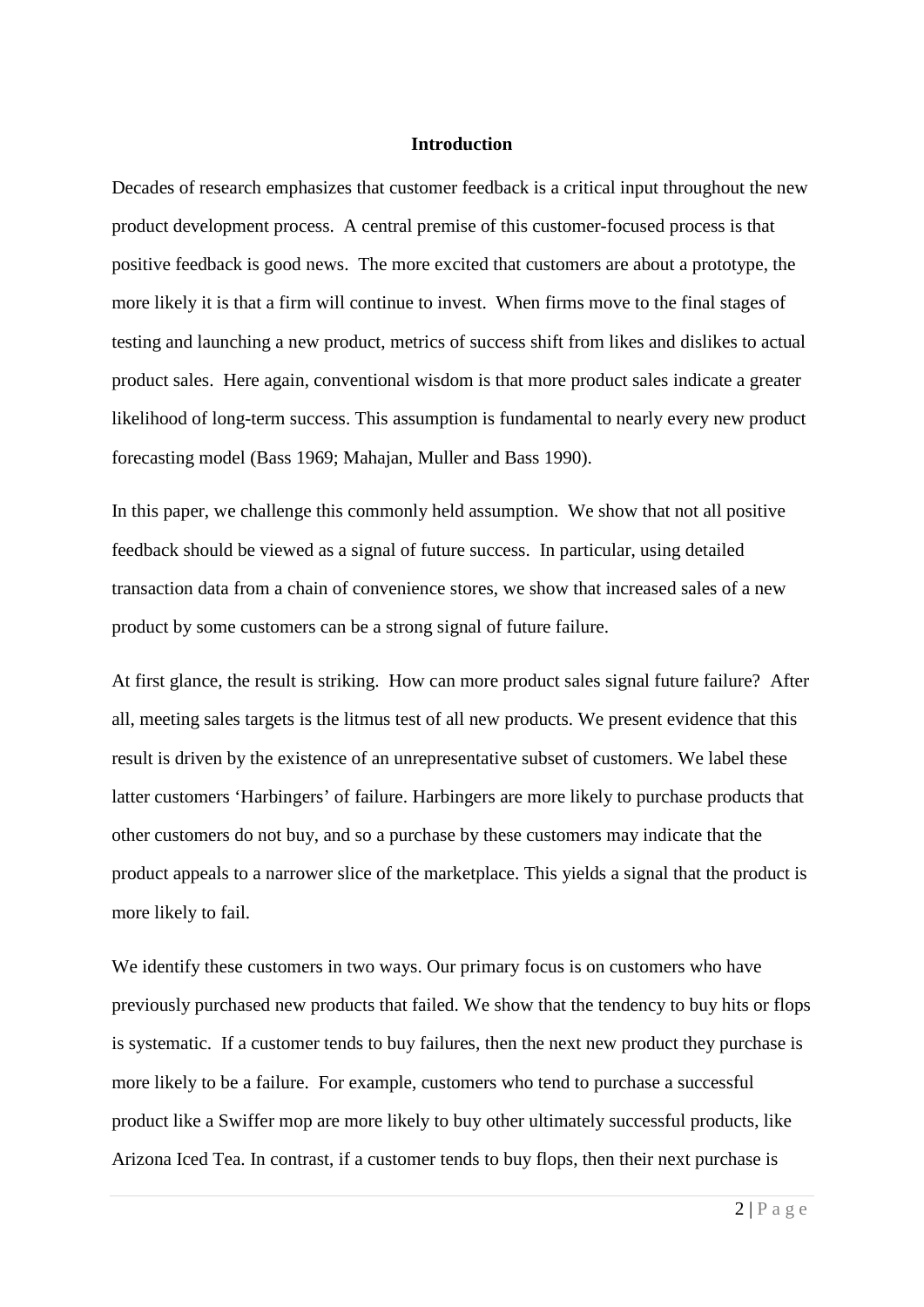also more likely to fail. For example, customers who purchased Diet Crystal Pepsi are more likely to have purchased Frito Lay Lemonade (both of which failed).

It is not only the initial purchase of new products by Harbingers that is informative, but also the decision to purchase again. A one-time purchase of Diet Crystal Pepsi is partially informative about a consumer's preferences. However, a consumer who repeatedly purchases Diet Crystal Pepsi is even more likely to have unusual preferences, and is more likely than other customers to choose other new products that will fail in the future.

The second way to identify Harbingers focuses on purchases of existing products. This second approach is motivated by evidence that customers who systematically buy new products that fail are also more likely to buy niche existing products. This suggests that a tendency to purchase niche existing products may identify Harbingers. The findings reveal that both approaches are similarly effective at identifying Harbingers, and that distinguishing between early adopters of new products using either metric can significantly improve predictions of long term success or failure.

#### **Related Literature**

Our results complement several literatures, including literatures on preference minorities, representativeness, lead users, and new product forecasting. We discuss each of these next.

We identify Harbingers either through past purchases of new products that failed, or through past purchases of existing products that few other customers buy. In both cases, Harbingers reveal preferences that are unusual compared to the rest of the population. The term "preference minorities" was previously coined by Joel Waldfogel (and his co-authors) to describe customers with unusual preferences. The existence of these customers has been used recently to explain the growth of Internet sales in some product categories. Offline retailers tend to allocate their scarce shelf space to the dominant preferences in that market, so customers whose preferences are not representative may not find products that suit their needs (Anderson 1979; Waldfogel 2003). Choi and Bell (2011) show that, as a result,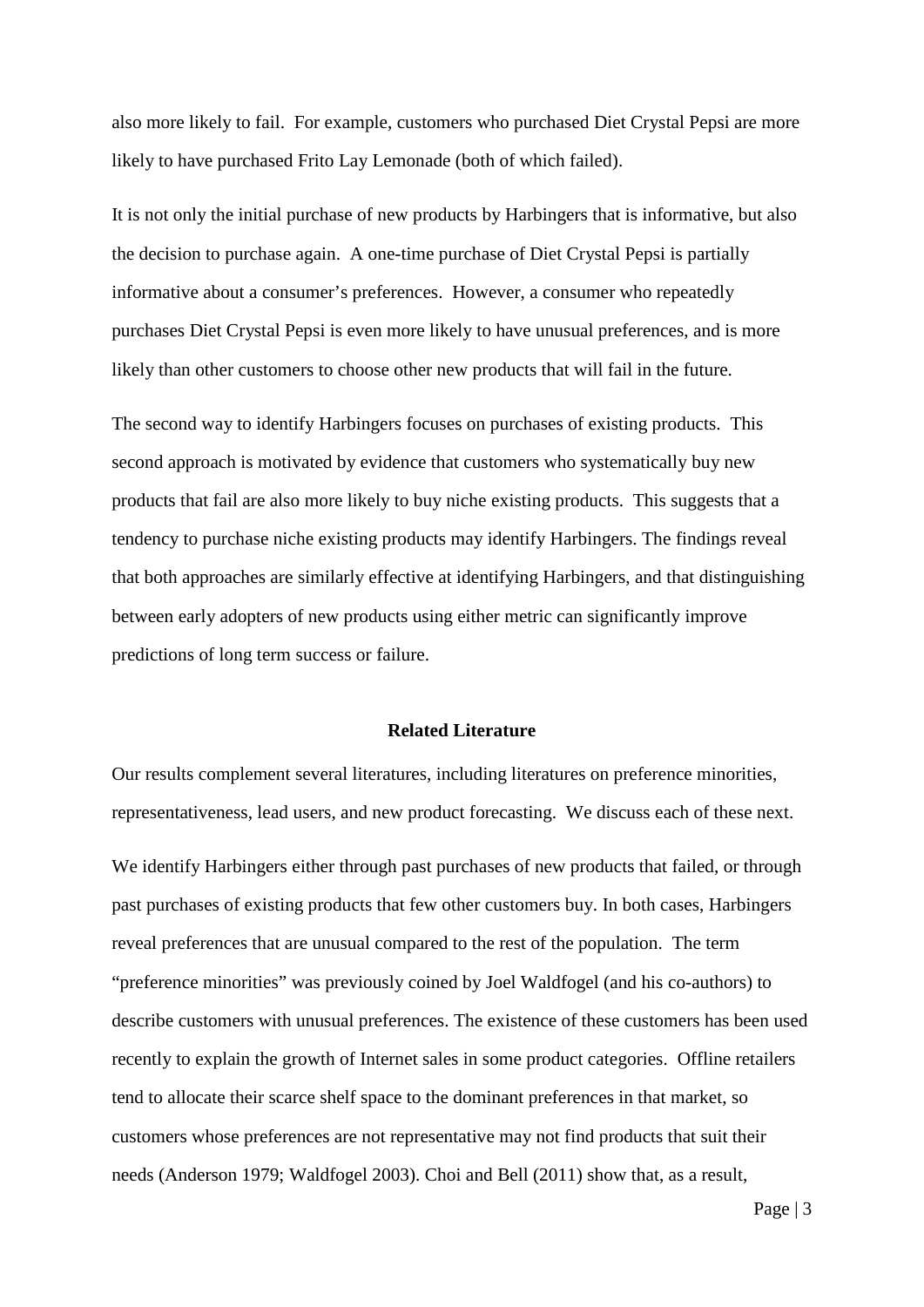preference minorities are more likely to purchase from the Internet, and are less price sensitive when doing so (see also Brynjolfsson, Hu and Rahman 2009). Preference minorities also help to explain why we see a longer tail of niche items purchased in Internet channels, compared to other retail channels (Brynjolfsson, Hu and Smith 2003; Brynjolfsson, Hu and Simester  $2011$  $2011$  $2011$ ).<sup>1</sup>

Lack of representativeness of customer preferences also underpins Geoffrey Moore's (1991) explanation that new technology products often fail because they are unable to "cross the chasm." He argues that early adopters of technology are more likely to be technology enthusiasts and visionaries and argues that the mainstream market has different (more risk averse) preferences. Early success may therefore not be a predictor of future success. We caution that Moore's explanation is focused primarily on the adoption of disruptive new technologies that represent significant innovations over existing products. The role of technology enthusiasts is less apparent in the consumer packaged goods markets that we study.

Van den Bulte and Joshi (2007) formalize Moore's explanation by modeling the diffusion of innovation in markets with segments of "influentials" and "imitators." They show that diffusion in such a market can exhibit a dip between the early and later parts of the diffusion curve, but that this depends on the extent to which the influential segment affects the imitators. They offer five different theories of consumer behavior that may explain this result. When extended to our setting, these theories may partially explain why we observe Harbingers making systematically different purchasing decisions than other customers, and why the new products that they purchase tend to fail. However, many of these theories also predict that one segment of customers will influence the purchasing decisions of other customers. In contrast, our explanation does not require that a group of customers influence the decisions of others. Moreover, in our consumer packaged goods setting, it is not obvious

<span id="page-4-0"></span><sup>&</sup>lt;sup>1</sup> Huang, Singh and Srinivasan (2014) use a similar explanation to argue why some crowdsourcing participants may offer worse ideas than other participants.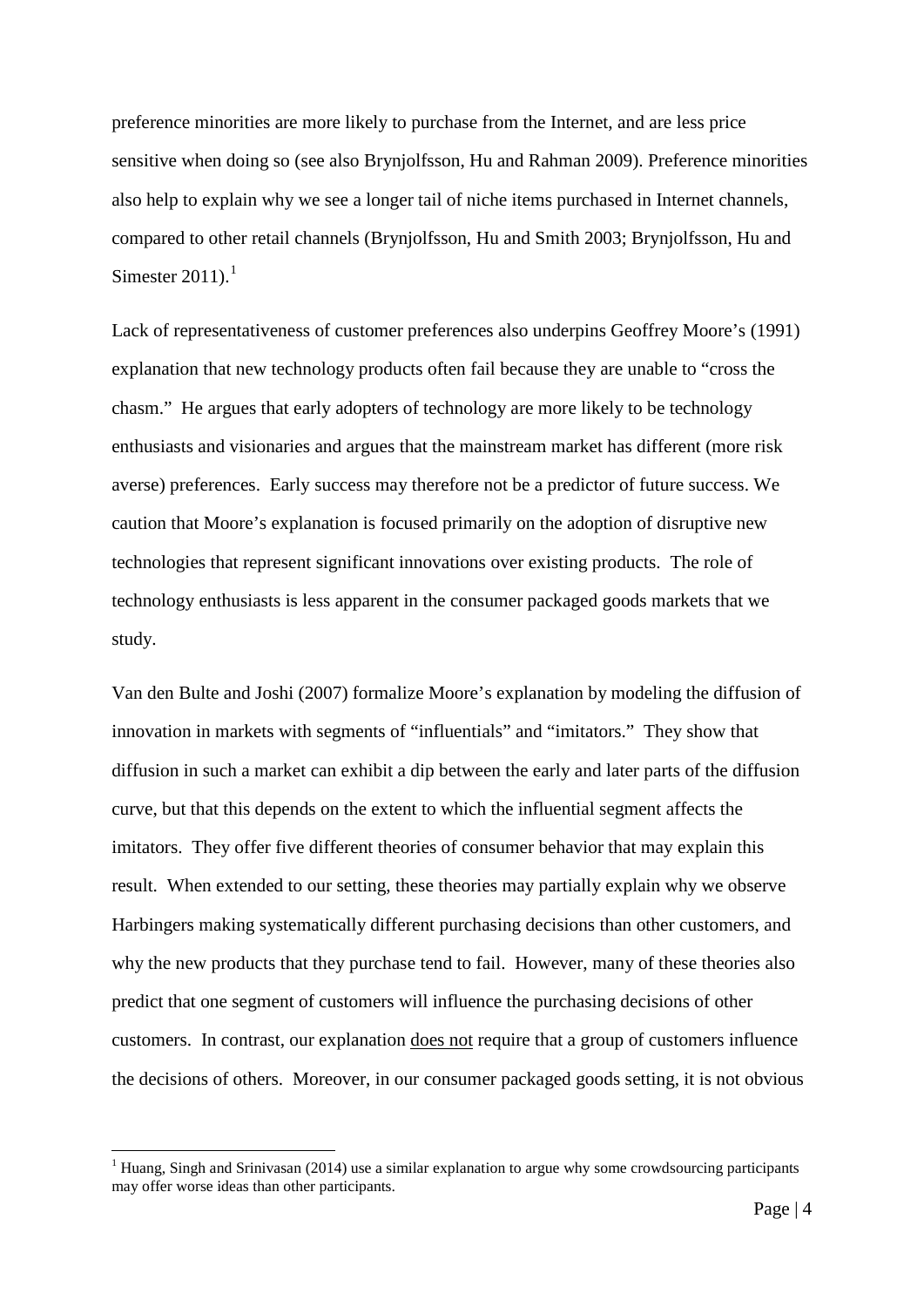that dependency between different customers' purchasing decisions is as large an effect as it is in technology markets.

This is not the first paper to recognize that the feedback of certain customers should be weighted differently in the new product development process. In particular, the lead user literature argues for giving *greater* weight to positive feedback from some customers. Rather than relying on information from a random or representative set of customers, the lead user process proposes collecting information from customers on the "leading edges" of the market. The rationale for this approach is that these leading customers are more likely to identify "breakthrough" ideas that will result in product differentiation (von Hippel 1986). There have been many studies seeking to validate these benefits. For example, Urban and von Hippel (1988) study the computer-aided design (CAD) market and show that reliance on lead users results in new product concepts that are preferred by potential users over concepts generated by traditional product development methods. Lilien, Morrison, Searls, Sonnack and von Hippel (2002) report findings from a natural experiment at 3M, exploiting variation in the adoption of lead user practices across 3M's business units. They find that annual sales of product ideas generated using a lead user approach are expected to yield eight times more revenue than products generated using traditional approaches. Our results complement this literature; while early adoption by lead users may presciently signal new product success, there also exist customers whose adoption is an early signal of product failure.

All of the new product introductions we study had survived initial pilot testing. Yet despite these screens, only 40% of the new products in our data survive for three years. This raises the question: How did the products that failed ever make it through the initial market tests? The new product development literature has identified escalated commitment (Boulding, Morgan and Staelin 1997; Brockner and Rubin 1985; Brockner 1992,), an inability to integrate information (Biyalagorsky, Boulding and Staelin 2006) and distortions in management incentives (Simester and Zhang 2010) as possible explanations. Our identification of this class of Harbingers provides an alternative explanation. If customers

Page | 5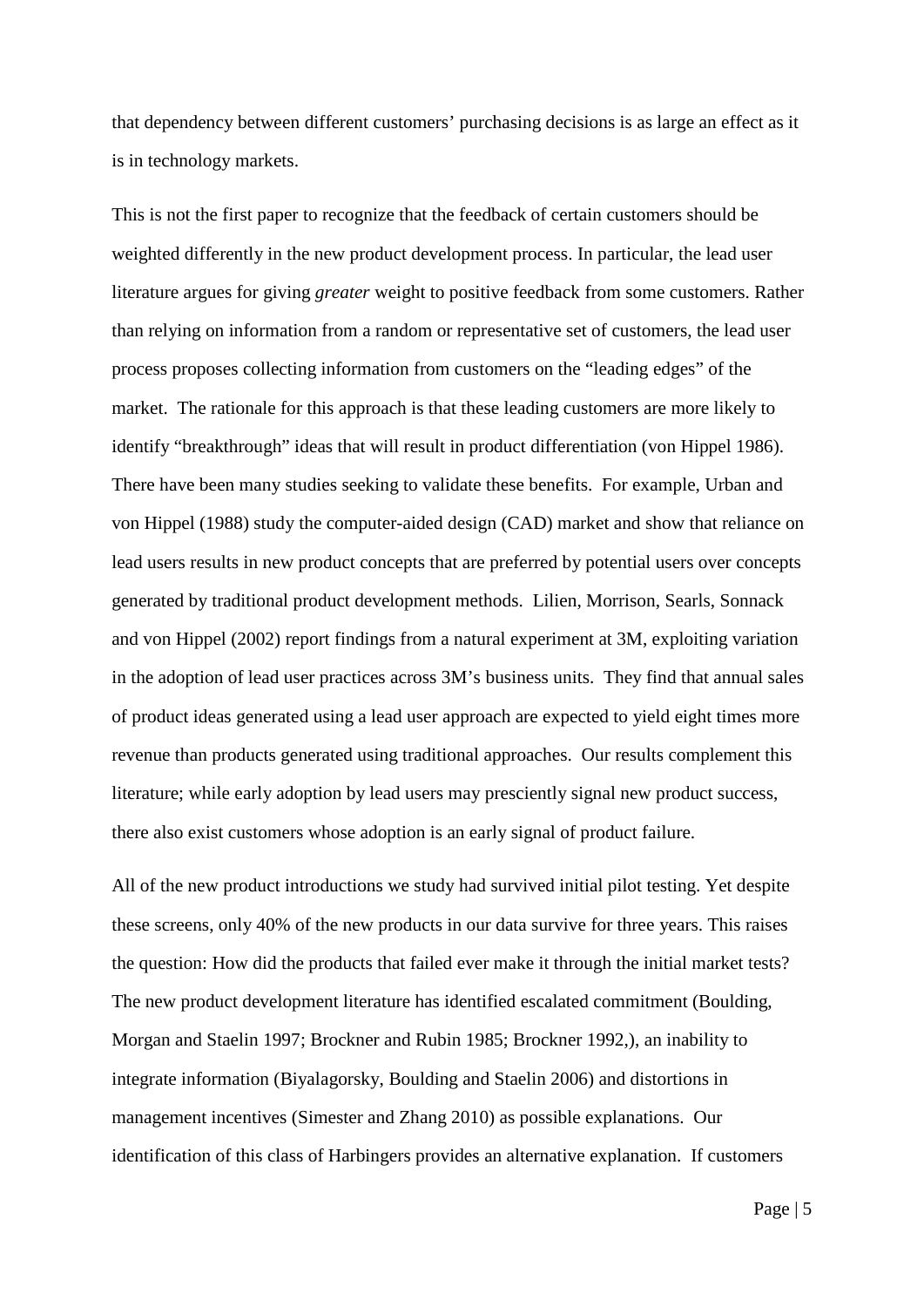who initially adopt the product have unusual preferences that are different from other customers, then high initial sales may not signal future success.

Most new product forecasting models focus on predicting new product outcomes using an initial window of sales. Perhaps the best-known new product forecasting model was introduced by Bass (1969). An important characteristic of the Bass model is an assumed interaction between current adopters and potential adopters of the new product. The speed of diffusion depends on the degree to which later adopters imitate the early adopters. As we discussed, our explanation does not require dependency between different customers' purchasing decisions (and this effect may be relatively weak in the types of markets that we study). Moreover, a central prediction of these models is that a positive initial response is a signal of positive future outcomes.<sup>[2](#page-6-0)</sup> Our findings indicate that this central premise may not hold if the positive initial response reflects purchases by Harbingers.

Another stream of new product forecasting models focuses on predicting success *before* the product has been launched on the market. The absence of market data means that pre-market forecasts are generally considered less accurate than forecasts that use an initial window of post-launch sales. However, if the cost of launch is sufficiently high, then pre-market tests can provide information to evaluate whether to invest in a new product launch. Urban and Hauser (1993) review nine different approaches to pre-market testing. Some approaches rely on experience with past new products to estimate the relationship between advertising, promotion and distribution response functions (see for example the NEWS model proposed by Pringle, Wilson and Brody 1982). Other approaches obtain estimates of trial and repeat purchase rates, and use these as inputs in a dynamic stochastic model to estimate cumulative sales (see for example Eskin and Malec 1976). The estimates of the trial and repeat parameters are obtained from various sources. For example, some models use pre-market field tests (Parfitt and Collins 1968), while others use laboratory tests. Perhaps the best known of the laboratory models is ASSESSOR, proposed by Silk and Urban (1978).

<span id="page-6-0"></span> $2 \text{ In a recent study, Morvinski, Amir and Muller (2014) show that this prediction holds only when the initial$ positive response is from similar customers and when the uncertainty about the product quality is low.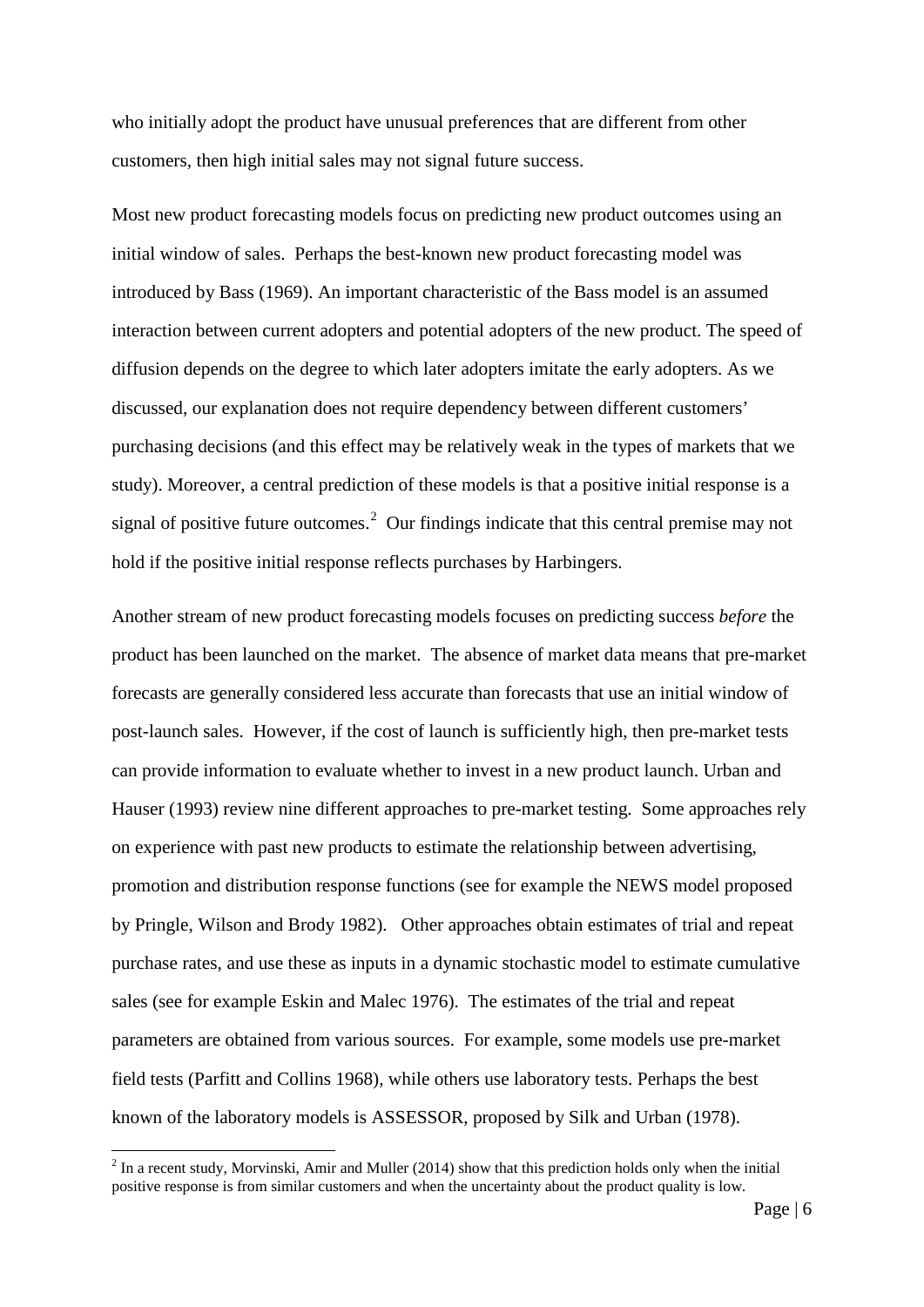Respondents are exposed to advertising and given an opportunity to purchase in a simulated store. The laboratory purchase rates are combined with estimates of availability and awareness to predict initial market adoption, while repeat purchase rates are estimated from mail order repurchases.<sup>[3](#page-7-0)</sup>

The principle underlying models of trial and repeat purchasing is that adoption can be influenced by the firm's investments in advertising, distribution and promotion. However, long-term success depends upon customers accepting the product, often to the exclusion of a product they were previously using (Parfitt and Collins 1968; Eskin 1973; Fader and Hardie 2005). Repeat purchase rates may therefore provide a more accurate predictor of new product success than initial adoption rates. For this reason, we use both initial adoption and repeat purchases to classify customers. Specifically, we ask whether customers who repeatedly purchase new products that fail provide a more accurate signal of new product failure than customers who only purchase the new product once.

The remainder of the paper is organized as follows. In the next section, we describe the data in detail, including a summary of how long unsuccessful new products remain in the store and the opportunity cost of these failures to the retailer. Then, we present initial evidence that there exist customers whose decision to adopt a new product is a signal that the product will fail. We also conduct a wide range of checks to evaluate the robustness of the findings. Next, we investigate who the Harbingers are, and explore whether they can also be identified through purchases of (existing) niche items. We summarize our findings and their implications in the last section.

## **Data and Initial Results**

This paper uses two datasets: a sample of individual customer transaction data, and a sample of aggregate store-level transaction data. Both datasets come from a large chain of

<span id="page-7-0"></span><sup>&</sup>lt;sup>3</sup> A final class of premarket forecasting models compares customers' attitudes to the new product with attitudes to existing products. The challenge for these attitude approaches is to accurately map customer attitudes to actual purchase probabilities.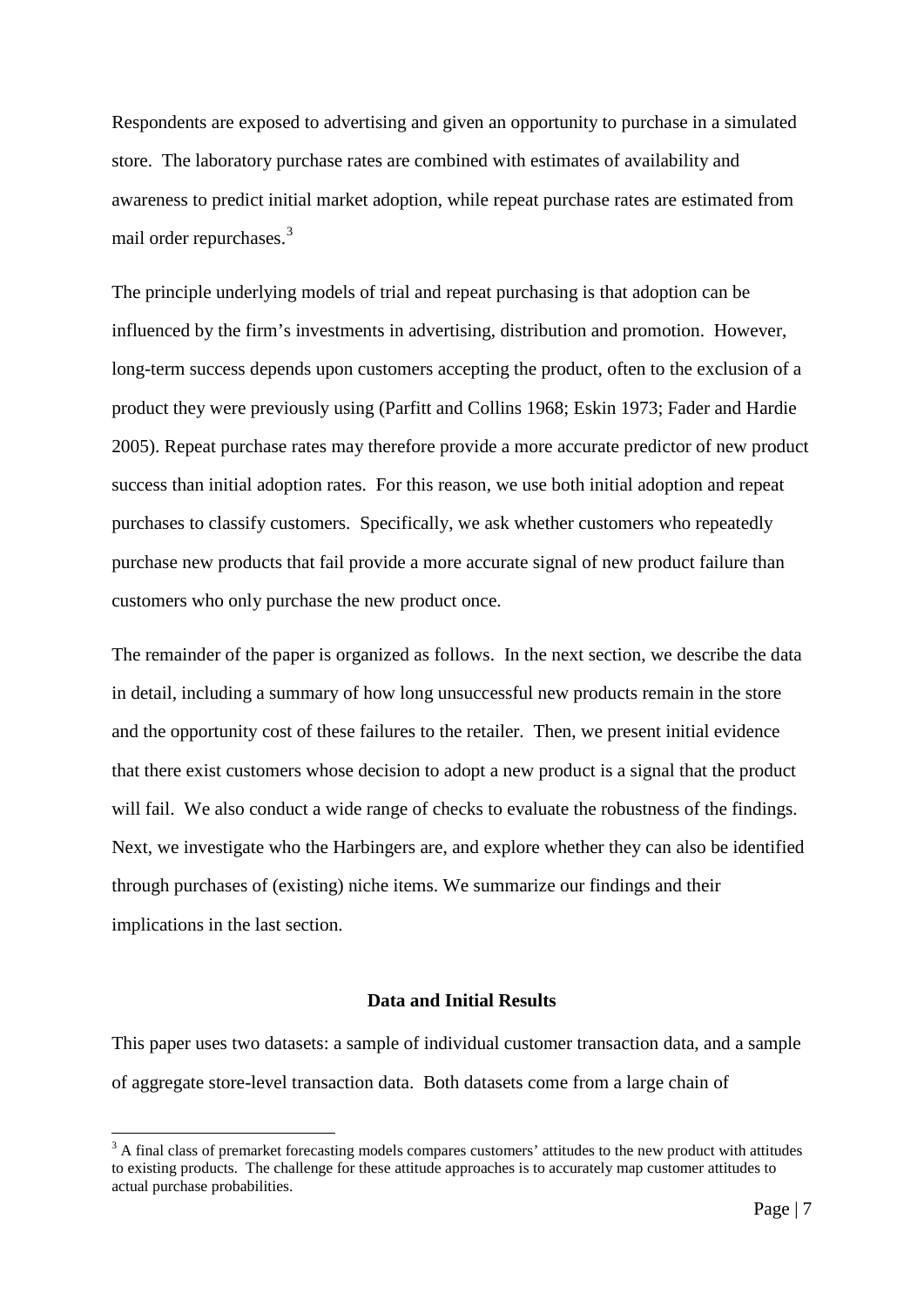convenience stores with many branches across the United States. The store sells products in the beauty, consumer healthcare, edibles and general merchandise categories. Customers visit the store frequently (on average almost weekly), and purchase approximately four items per trip at an average price of approximately \$4 per item.

The store level transaction data includes aggregate weekly transactions for every item in a sample of 111 stores spread across 14 different states in the Midwestern and Southwestern portions of the US. The data period extends from January 2003 through October 2009. We use the store-level transaction data to define new product survival, and to construct product covariates for our multivariate analysis. We exclude seasonal products that are designed to have a short shelf life, such as Christmas decorations and Valentine's Day candy.

The individual-customer data covers over ten million transactions made using the retailer's frequent shopping card between November 2003 and November 2005 for a sample of 127,925 customers. The customers represent a random sample of all of the customers who used the frequent shopping card in the 111 stores during this period. Their purchase histories are complete, and record every transaction in any of the firm's stores (in any geographic region) using the retailer's frequent shopping card. We focus on purchases of new products that were made between November 2003 and November 2005 and are within 52 weeks of the product's introduction. There are 77,744 customers with new product purchases during this period. They purchase a total of 8,809 different new products with a total of 439,546 transactions distributed across 608 product categories. Examples of these new products include: Paul Mitchell Sculpting Foam Mousse, Hershey's wooden pencils, SpongeBob children's shoelaces, and Snackwell sugar free shortbread cookies.

# **New Product Success**

We will initially define a product as a "failure" if its last transaction date (in the store-level transaction data) is less than 3 years after its introduction.<sup>[4](#page-8-0)</sup> If the last transaction date is after

<span id="page-8-0"></span><sup>4</sup> Product success is evaluated using store-level data, which contains purchases by all customers and includes customers who purchased without using a card. To the extent that customers using a loyalty card are different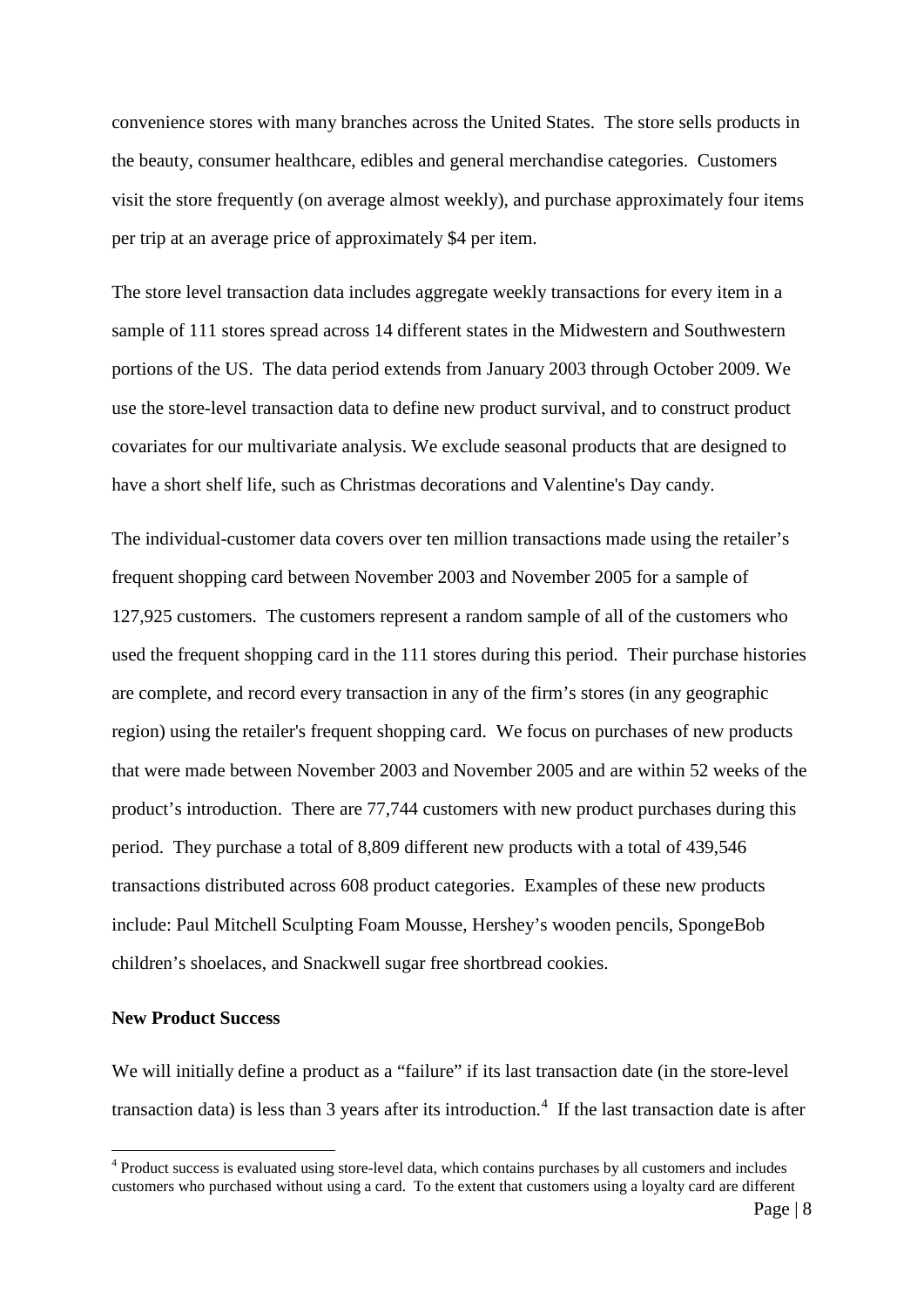this date then the product is a "success". This definition of success is relatively strict (the product has to survive a minimum of 36 months), and so we also investigate how robust our findings are to using a shorter survival horizon. In addition, we consider several alternative measures of success, including accuracy in a holdout sample, the market share of the new item, and how long the item survived in the market.

Across the full sample of 8,809 new products, 3,508 (40%) survived for 3 years (12 quarters).<sup>[5](#page-9-0)</sup> Other research has reported similar success rates for new products in consumer packaged goods markets. For example, Liutec, Du and Blair (2012) cite success rates of between 10% and 30%. Similarly, Barbier et al. (2005), report success rates of between 14% and 47%. In evaluating whether a success rate of 40% is high or low, it is important to recognize that these new products have all survived the retailer's initial market tests and are now broadly introduced across the retailer's stores. If we were able to observe the full sample of new products that were either proposed by manufacturers or that were subjected to initial market tests by this retailer, then the success rate would be considerably lower.

#### **The Cost of New Product Failure**

 $\overline{\phantom{a}}$ 

As a preliminary investigation, we compared profits earned in the first year of a new product's life for new products that ultimately succeeded or failed. Throughout the first year, flops contribute markedly lower profits than hits do. This has an important implication for the retailer. Because shelf space is scarce (the capacity constraint is binding) the retailer incurs an opportunity cost when introducing a new product that fails (and when keeping them in the stores). Introducing a flop and keeping it for one year results in lost profits equivalent to 49% of the average annual profits for an existing item in the category. The implication is that new

from other customers, we would expect this to make it more difficult to predict store-level outcomes. Therefore, any selection bias introduced by the loyalty cards hinders rather than contributes to our findings. Similarly, we will use individual customer transactions at all of the firm's stores, not just the 111 stores for which we have aggregate weekly data (recall that all of the customers not only made purchases in the 111 stores during our data period, but they also made purchases in other stores). We will later investigate how this affects the results by limiting attention to purchases in the 111 stores, or by only considering purchases outside those stores.

<span id="page-9-0"></span><sup>&</sup>lt;sup>5</sup>The average survival duration for the 5,301 failed items was 84.68 weeks, or approximately 21 months. In the Appendix we report a histogram (Figure A1) describing how long new products survive.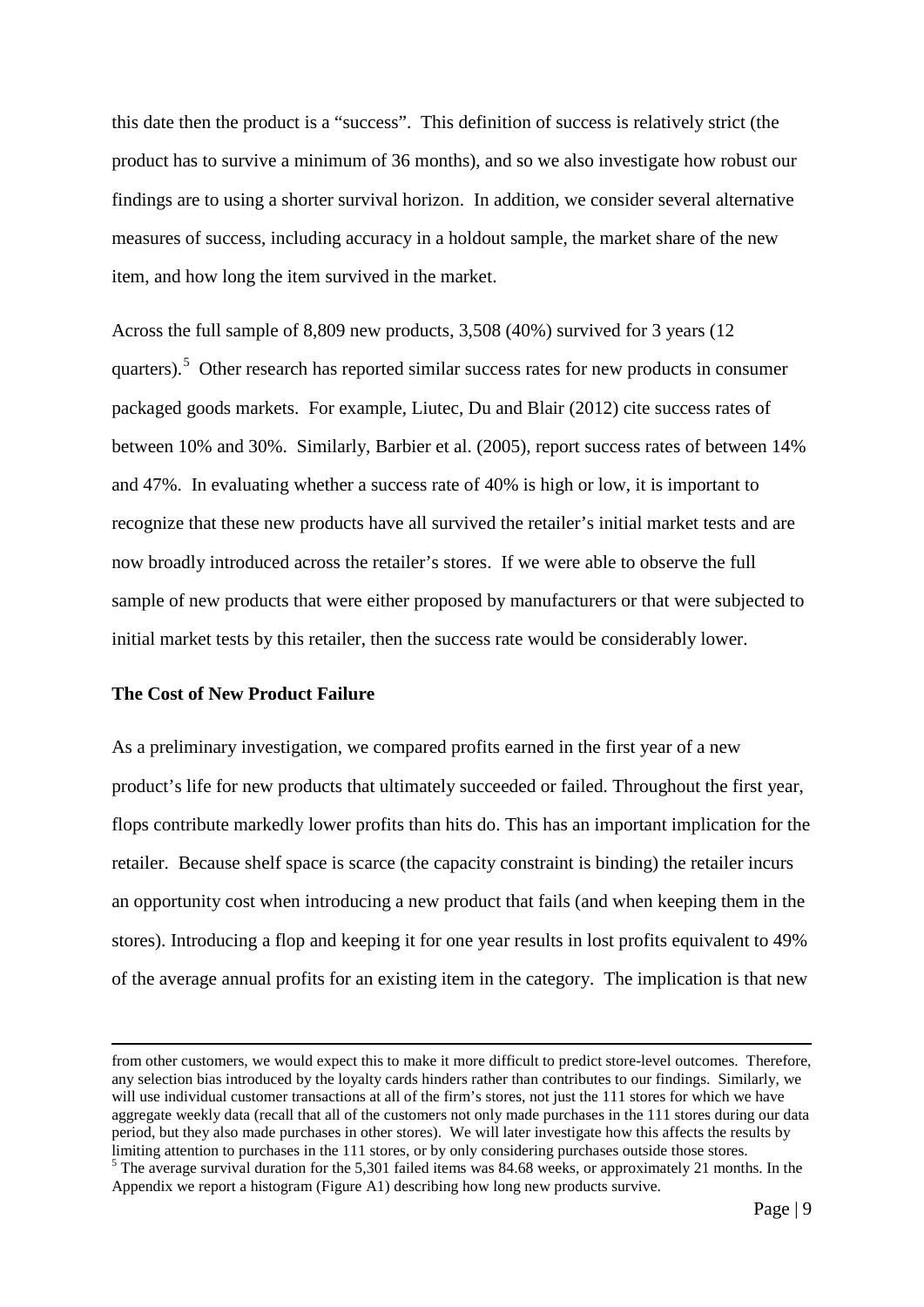product mistakes are very costly. The more accurately the retailer can predict which new products will succeed (and the faster it can discontinue flops), the more profitable it will be.

It is important to recognize that throughout this paper we do not make any distinctions based on the reasons that a new product fails. Instead we will consider which customers purchase new products that succeed or fail, and identify customers ('Harbingers') whose purchases signal that a new product is likely to fail. We will also show that the retailer can more quickly identify flops if it distinguishes *which customers* initially purchase a new product, rather than just *how many customers* purchase. We begin this investigation in the next section.

#### **Do Purchases by Some Customers Predict Product Failure?**

Firms often rely on customer input to make decisions about whether to continue to invest in new products. Our analysis investigates whether the way that firms treat this information should vary for different customers. In particular, we consider the retailer's decision to continue selling a new product after observing a window of initial purchases, and show how this decision can be improved if the retailer distinguishes between Harbingers and non-Harbingers. Although our initial analysis focuses on customers prior purchases of new products that failed, we later also investigate whether we can identify Harbingers through their prior purchases of existing products. In particular, we identify customers who tend to purchase niche items that few other customers purchase.

Our initial analysis proceeds in two steps. First, we use a sample of new products to group customers according to how many flops they purchased in the weeks after the product is introduced. We then investigate whether purchases in the first 15 weeks by each group of customers can predict the success of a second sample of new products. We label this 15 weeks the "initial evaluation period." We demonstrate the robustness of the findings by varying how we select the groups of products, varying the length of the initial evaluation period that we use to predict new product success, and varying the metrics used to measure success.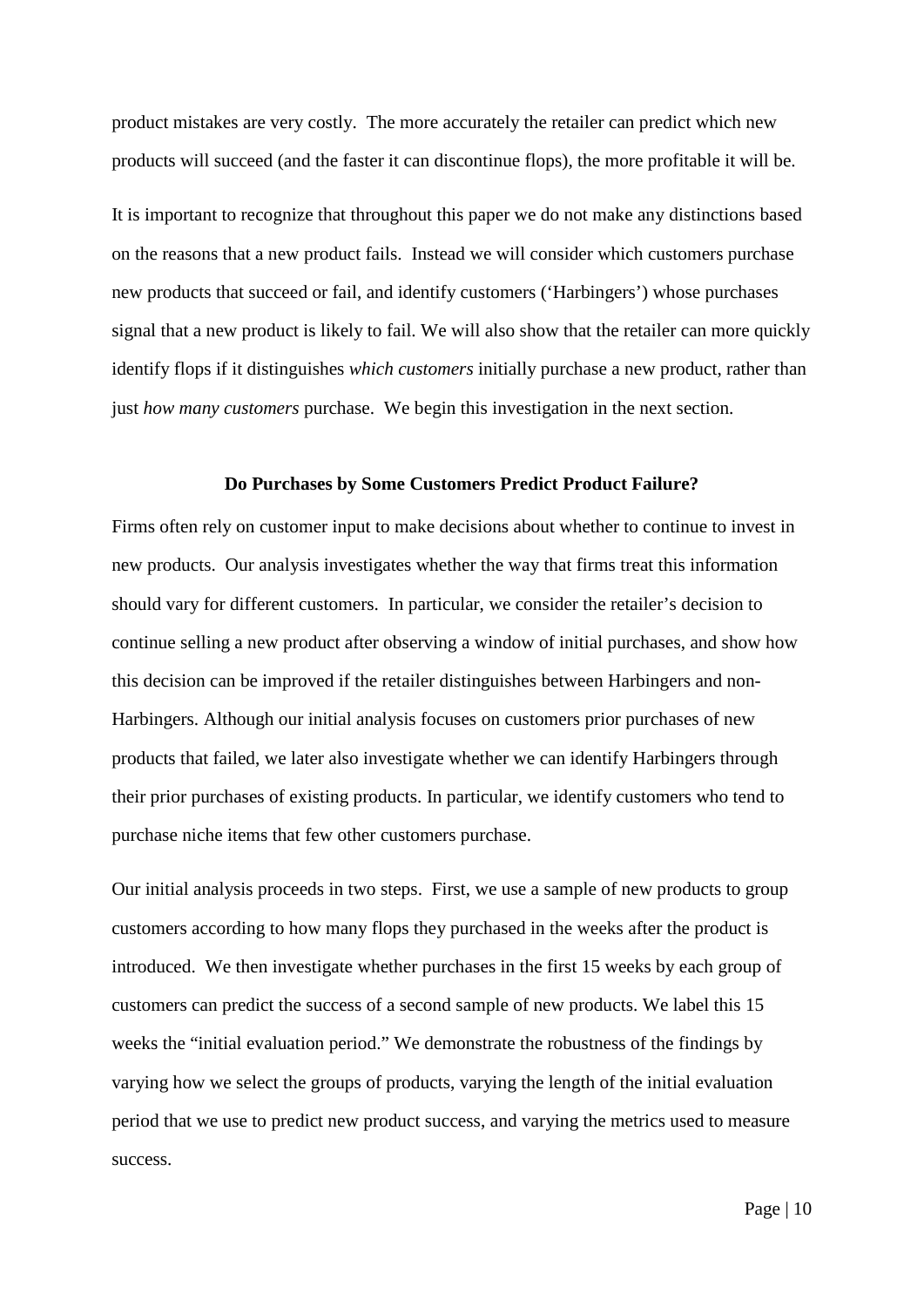The unit of analysis is a (new) product, and we assign the products into two groups according to the date of the new product introduction. We will initially assign products introduced between November 2003 and July 2004 to product set A (the "classification" set). The classification set contains 5,037 new products, of which 1,958 (38.9%) survive 3 years. New products introduced between July 2004 and July 2005 are assigned to product set B (the "prediction" set).<sup>[6](#page-11-0)</sup> The prediction set contains 2,935 new products, including 1,240 (42.2%) successes. We will later investigate varying these demarcation dates and also randomly assigning products to the prediction and classification sets.

If the classification and prediction sets contain new products that are variants of the same item, this may introduce a spurious correlation between the failure rates for the two groups of items. For example, it is possible that the classification set includes a new strawberry flavored yogurt and the prediction set includes a new raspberry flavor of the same yogurt. It is plausible that the success of these products is correlated as the firm may choose to continue or discontinue the entire product range. For this reason, we restrict attention to new products for which there is only a single color or flavor variant. This ensures that products in the validation set are not merely a different color or flavor variant of a product in the classification set. It also ensures that the products are all truly new, not just new variants of an existing product.

#### **Grouping Customers Using the Classification Product Set**

To group customers according to their purchases of products in the classification set, we calculate the proportion of new product failures that customers purchased in the initial evaluation period and label this as the customer's *FlopAffinityi*:

 $FlopAffinity_i = \frac{\text{Total number of flops purchased from classification set}}{\text{Total number of new products purchased from classification set}}$  (1)

<span id="page-11-0"></span><sup>&</sup>lt;sup>6</sup> Transactions in the first 15 weeks after a new product is introduced are used to predict the product's success. Therefore, we cannot include products introduced between July 2005 and November 2005 in the prediction set as we do not observe a full 15 weeks of transactions for these items.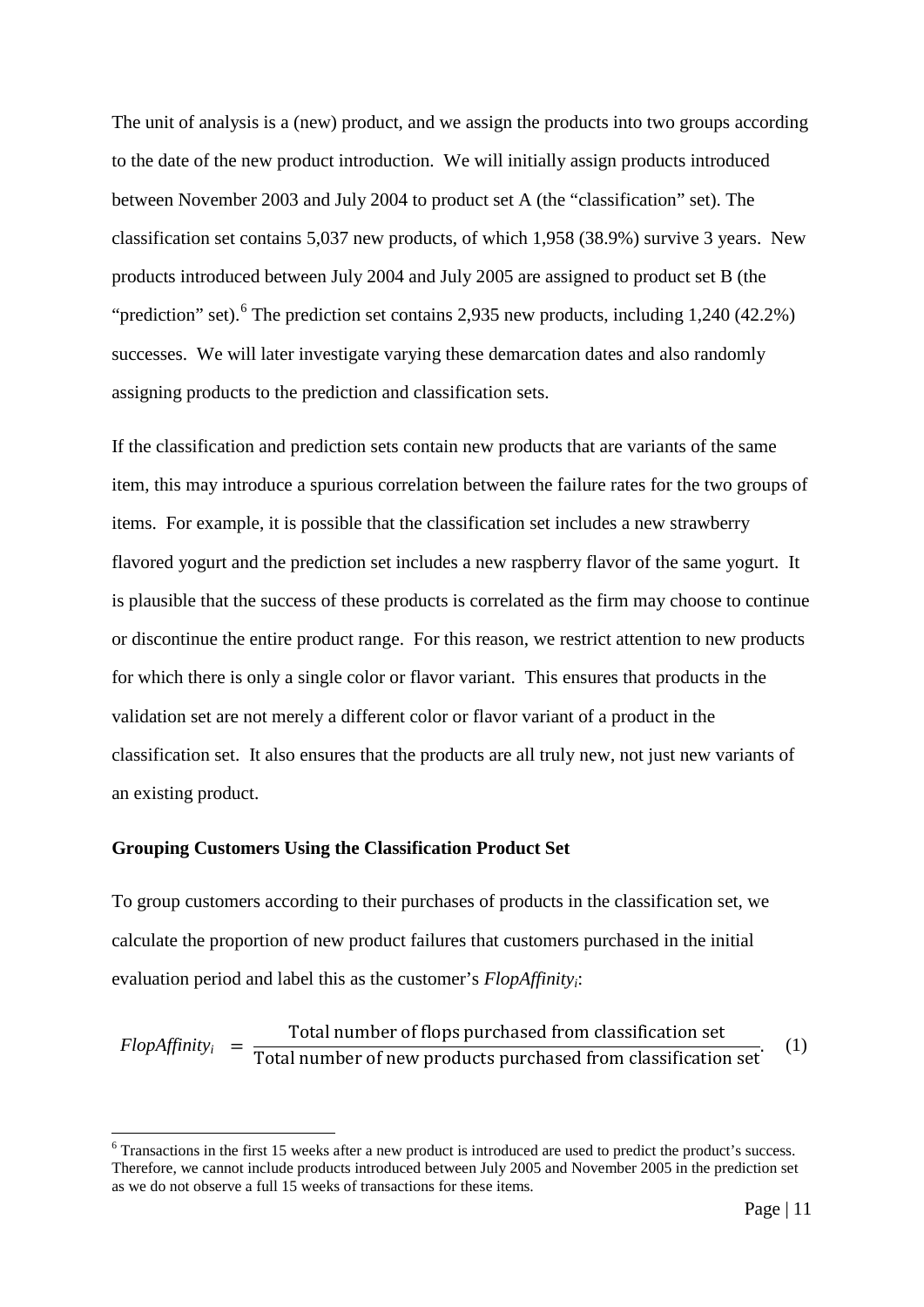We classify customers who have purchased at least two new products during the product's first year into four groups, according to their *FlopAffinity*. These include 29,436 customers, which represents approximately 38% of all the customers in the sample. The  $25<sup>th</sup>$ ,  $50<sup>th</sup>$ , and 75th percentiles are a flop rate of 25%, 50%, and 67%. Therefore, we use the following four groupings:

| Group $1$ : | Between 0% and 25% flops $(25th$ percentile) in the classification set  |
|-------------|-------------------------------------------------------------------------|
| Group $2$ : | Between 25% and 50% flops $(50th$ percentile) in the classification set |
| Group $3$ : | Between 50% and 67% flops $(75th$ percentile) in the classification set |
| Group $4$ : | Over 67% flops in the classification set                                |

Although we use these percentiles to group customers, the number of customers in each group varies because a disproportionally large number of customers have a flop rate of 0%, 50% or 100%. The groups sizes (for groups 1 through 4) are: 8,151 (28%), 4,692 (16%), 10,105 (34%) and 6,515 (22%). There are also 48,308 "other" customers who are not classified into a group, because they did not purchase at least two new products in the classification set.

The focus of the paper is investigating whether these different groups of customers can help predict success or failure of products in the prediction set.

# **Predicting the Success of New Products in the Prediction Set**

Recall that the prediction set includes new products introduced after the products in the classification set. We will use purchases in the initial evaluation period (the first 15 weeks) to predict the success of the new products in the prediction set. We estimate two competing models. The competing models are both binary logits, where the unit of analysis is a new product indexed by  $j$  and the dependent variable,  $Success_j$ , is a binary variable indicating whether the new product survived for at least 3 years. The first model treats all customers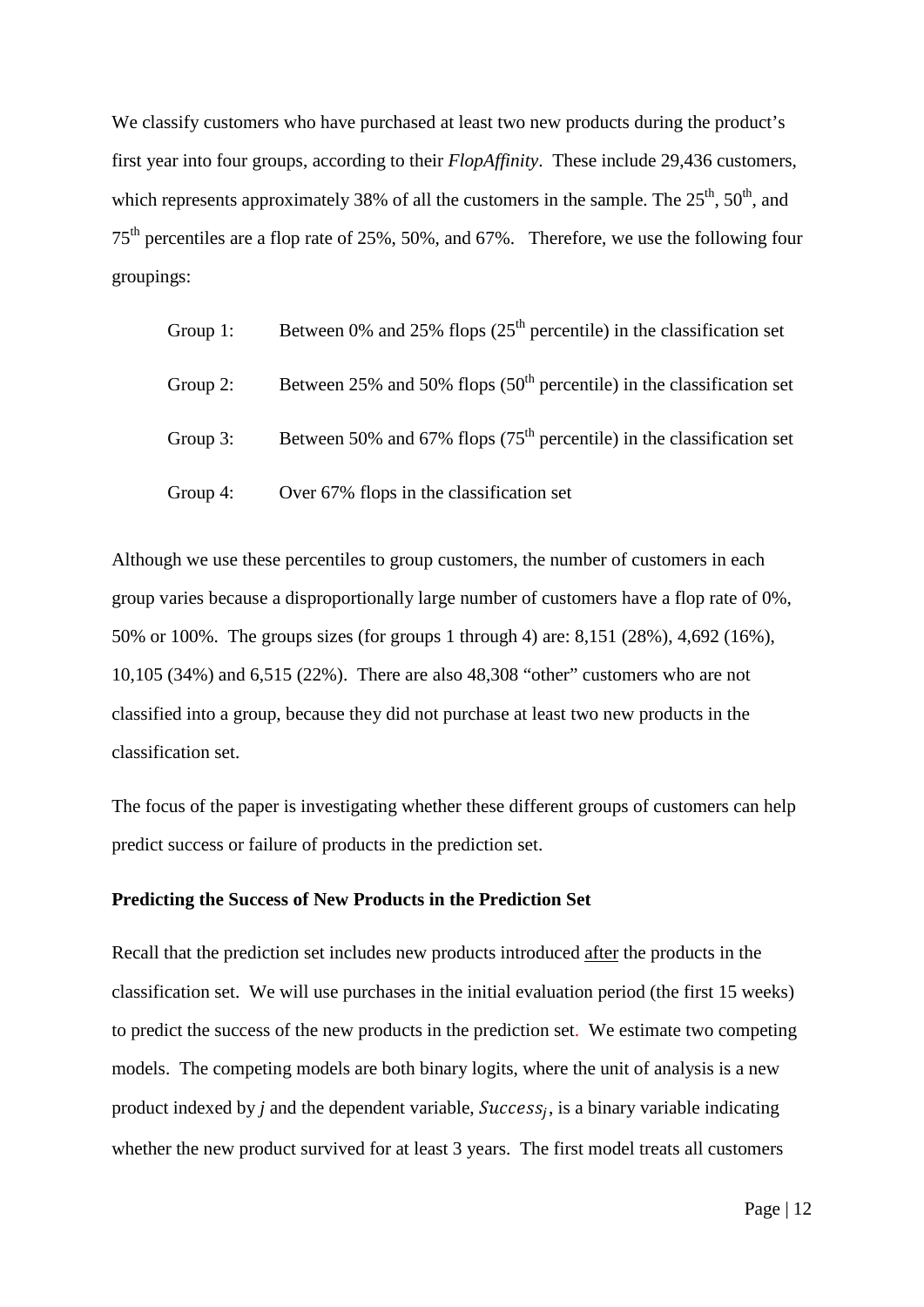equally, while the second model distinguishes between the four groups of customers. In particular, the probability that product *j* is a success  $(p_i)$  is modeled as:

$$
\text{Model 1:} \qquad \ln\left(\frac{p_j}{1 - p_j}\right) = \alpha + \beta_0 \text{Total Sales}_j \tag{2}
$$

Model 2: 
$$
\ln\left(\frac{p_j}{1-p_j}\right) = \alpha + \beta_1 \text{ Group } 1 \text{ Sales}_j + \beta_2 \text{Group } 2 \text{ Sales}_j
$$

$$
+ \beta_3 \text{Group } 3 \text{ Sales}_j + \beta_4 \text{Group } 4 \text{ Sales}_j
$$

$$
+ \beta_5 \text{Sales to Other Customers}_j
$$
 (3)

The *Total Sales* measure counts the total number of purchases of the new product during the initial evaluation period. The *Group x Sales* measures count the total number of purchases by customers in Groups 1-4. The *Sales to Other Customers* measures purchases by customers who are not classified (because they did not purchase at least two new products in the classification set). Therefore, the difference between the two models is that the first model aggregates all sales without distinguishing between customers. The second model distinguishes purchases according to the outcomes of the customers' classification set purchases.

These sales measures are all calculated using purchases in the first 15 weeks after the new product is introduced. Average marginal effects from both models are reported in Table 1. We report the likelihood ratio comparing the fit of Models 1 and 2, together with a  $\text{Chi}^2$  test statistic measuring whether the improvement in fit is significant. We also report the area under the ROC curve (AUC). The AUC measure is used in the machine learning literature, and is equal to the probability that the model ranks a randomly chosen positive outcome higher than a randomly chosen negative outcome.<sup>[7](#page-13-0)</sup> The closer this is to one, the more accurate the classifier. For both of these metrics (and for the additional success metrics we report later in this section), we compare Models 1 and 2. This represents a direct evaluation of whether we can boost predictive performance over standard models that forecast the

<span id="page-13-0"></span><sup>&</sup>lt;sup>7</sup> The ROC curve represents the fraction of true positives out of the total actual positives vs. the fraction of false positives out of the total actual negatives.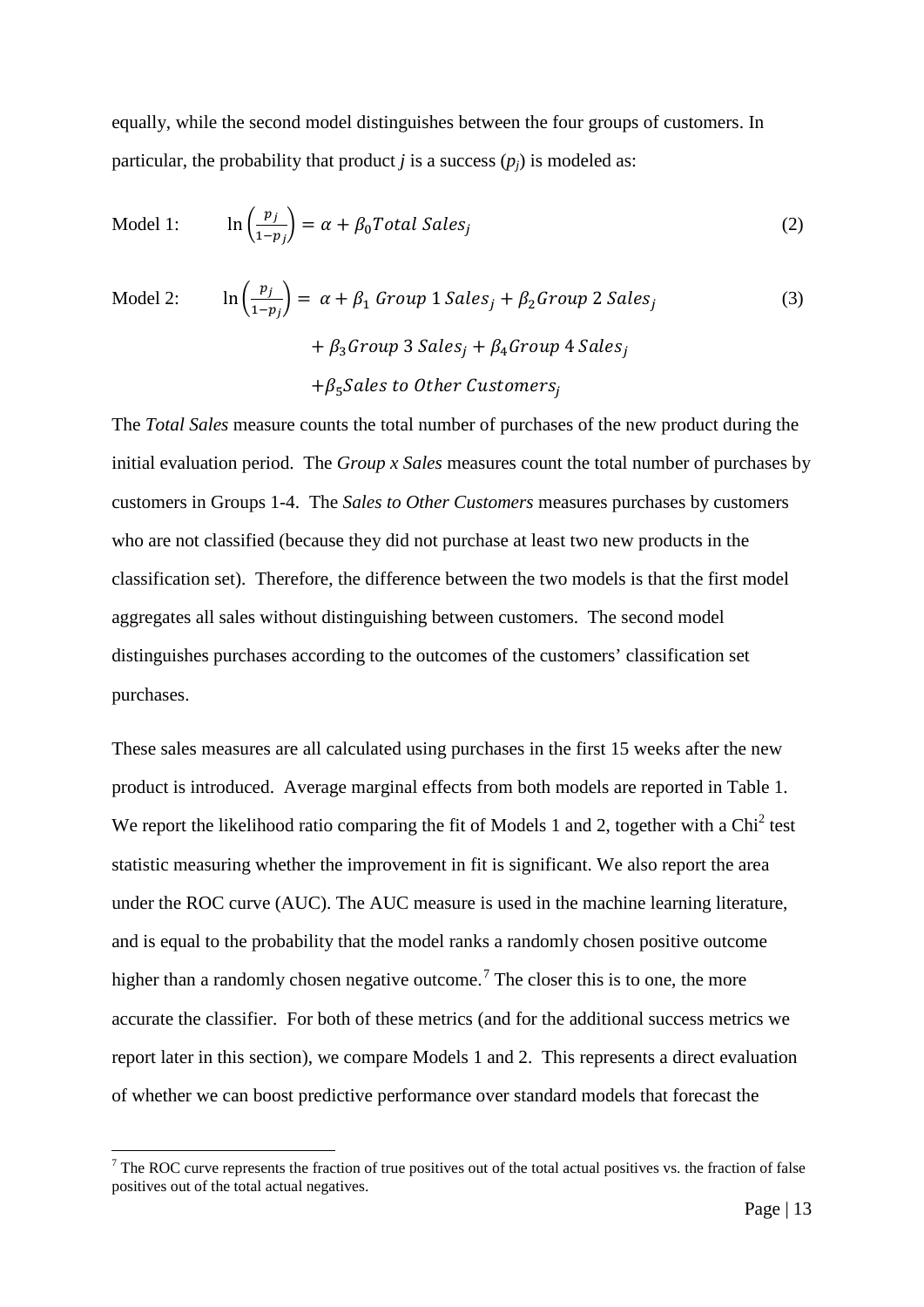outcome of new products using the number of initial purchases. In later analysis we will extend this comparison to not only consider initial trial of the product, but also repeat purchases (see for example Eskin 1973).

## Table 1 about here

The Chi-square statistics and AUC measures both confirm that distinguishing initial purchases by Harbingers from other customers can significantly improve decisions about which new products to continue selling. Recall that the dependent variable is a binary variable indicating whether the product succeeded. Positive marginal effects indicate a higher probability of success, while negative marginal effects indicate the reverse. In Model 1 we see that higher *Total Sales* is associated with a higher probability of success. This is exactly what we would expect: products that sell more are more likely to be retained by the retailer. In Model 2 we observe positive marginal effects for customers in Groups 1 and 2, but negative marginal effects for customers in Groups 3 and 4. Purchases by customers in each group are informative, but they send different signals. Notably, purchases by Harbingers (represented by customers in Groups 3 and 4) are a signal of failure: If sales to these customers are high, the product is more likely to fail.

Our two models do not contain any controls for product covariates. However, we can easily add covariates to each model. To identify covariates we focus on variables that have previously been used in the new product development literature (see for example Henard and Szymanski 2001). Our focus is on controlling for these variables rather than providing a causal interpretation of the relationships. A detailed definition of all the control variables is provided in the Appendix, together with summary statistics (Tables A1 and A2). The findings when including product covariates are also included in Table 1 (as Models 3 and 4). We see that that the negative effect of sales from Group 4 on new product success persists.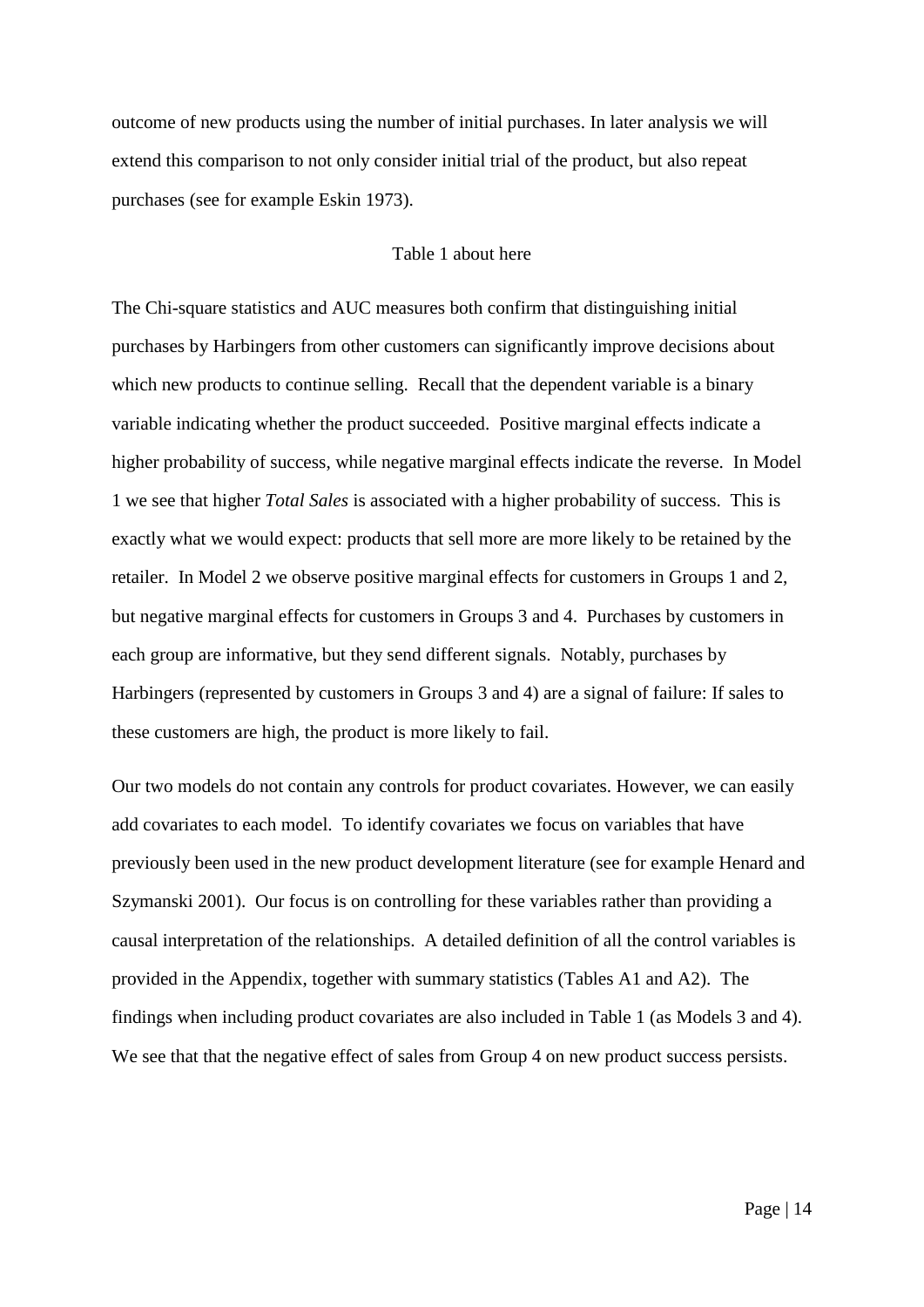#### **Are Repeat Purchases More Informative?**

Previous research has suggested that it is not just a customer's initial purchase of a product that is informative, but also whether the customer returns and repeats that purchase (Eskin 1973; Parfitt and Collins 1968). Therefore, we investigate whether repeat purchases of a new product that subsequently failed are more informative about which customers are Harbingers than just a single purchase. To address this question, we identify new products that are purchased repeatedly by the same customer in the classification set (during the initial evaluation period). In particular, we redefine *FlopAffinity* as:

$$
Repeated FlopAffinity_i(n) = \frac{x_i(n)}{y_i(n)}
$$
\n(4)

where  $x_i(n)$  equals the number of <u>flops</u> customer *i* purchased at least *n* times in the classification set, and  $y_i(n)$  equals the total number of new products customer *i* purchased at least *n* times in the classification set.

We use this definition to group customers by their *Repeated FlopAffinity*. To investigate the relationship between the *Repeated FlopAffinity* groups and the success of products in the prediction set we vary the minimum number of purchases, *n*, from one to three. There are fewer customers who make repeat purchases of the products in the classification set, so we aggregate customers in Groups 1 and 2 and customers in Group 3 and 4. The findings are reported in Table 2.

#### Insert Table 2 about here.

When *n* is equal to 1, the definition in Equation (4) is equivalent to that in Equation (1). We include it to facilitate comparison. Using the new definition, we find the same pattern that sales from Harbingers significantly reduce the likelihood of success. Notably, the marginal effects for Groups 3 and 4 are larger as *n* becomes larger. This suggests that a new product is even more likely to fail if the sales come from customers who repeatedly purchase flops.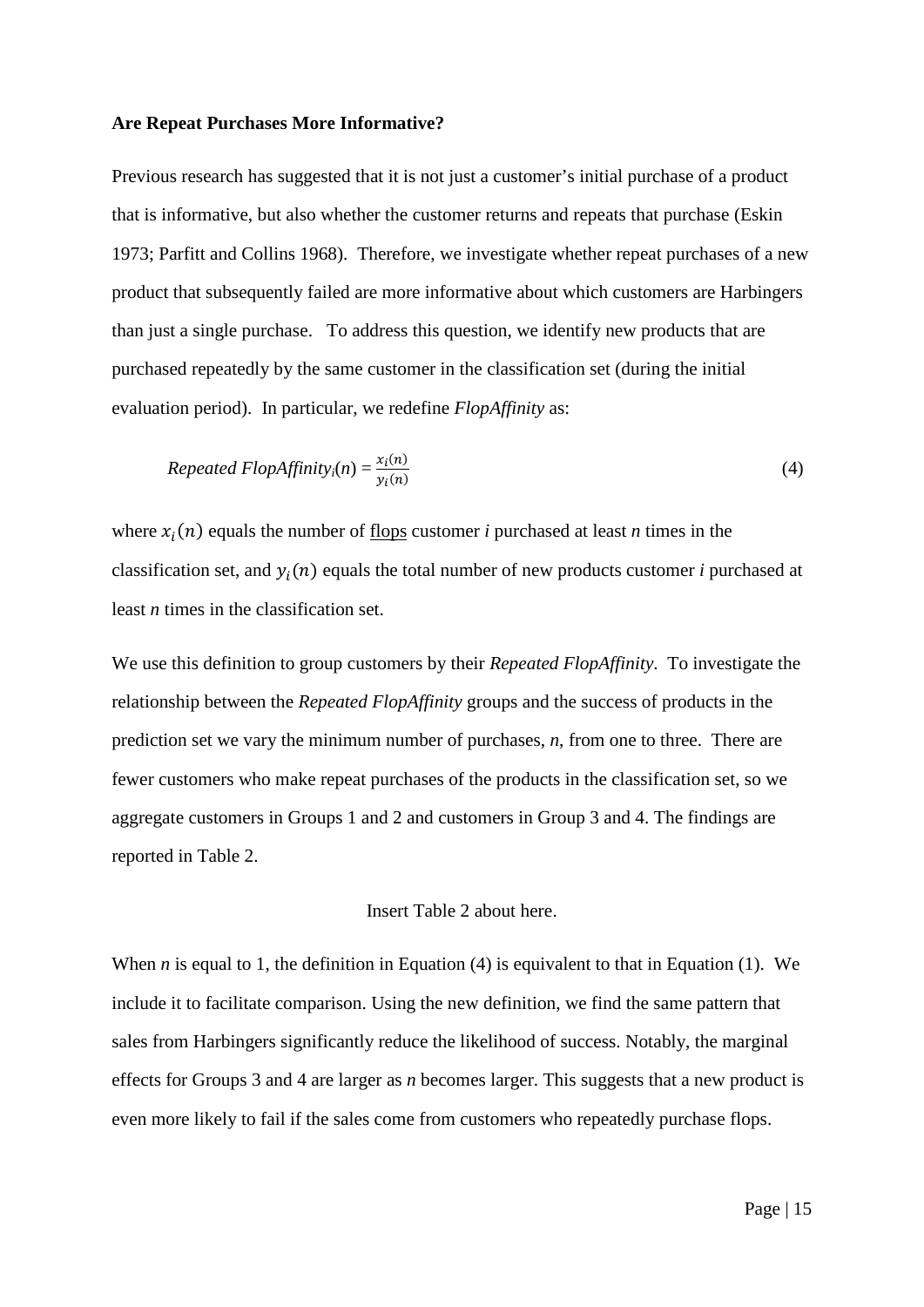#### **Embracing the Information that Harbingers Provide**

Notice that the findings indicate that the firm should not simply ignore purchases by Harbingers, because their purchases are informative about which products are likely to fail. In particular, if we omit purchases by customers in Groups 3 and/or 4, the model is less accurate in explaining which products succeed. Notice also that when sales to Groups 3 and 4 groups are included, the model is able to give greater weight to purchases by other customers whose adoption is a strong signal that the product will succeed. This is reflected in the much larger positive marginal effect of sales to customers in Groups 1 and 2 (Model 2) compared to the marginal effect for *Total Sales* (Model 1). The large, significant effect for Groups 1 and 2 (see also Table 2, Model 2 At Least 1 purchase) provides some evidence that there may also exist customers whose purchases signal that a product is more likely to succeed (i.e., Harbingers of Success).

A simple counterfactual exercise can illustrate the danger of simply ignoring purchases by Harbingers. Suppose that half of the demand is contributed by customers who have high *FlopAffinity* (Group 4), while the remaining sales are equally distributed between the other three groups (and the unclassified "other" customers). Using the calibrated parameters, we predict that the probability of success drops from 39.51% to 0.67% as total unit sales increase from 0 to 100. By contrast, if half of the demand comes from Group 1 (and the other half is equally distributed across the other three groups and the "other" customers), then the probability of success increases from 39.51% to 71.83% as sales increase from 0 to 100 units. These results are illustrated in Figure 1. Distinguishing between these customers leads to very different predictions of product success.

# Figure 1 about here

We can also illustrate how the probability of success changes as the fraction of sales contributed by Harbingers increases. We merge Groups 3 and 4 and define these customers as Harbingers (customers with *FlopAffinity* between 0.5 and 1). We calibrate the models with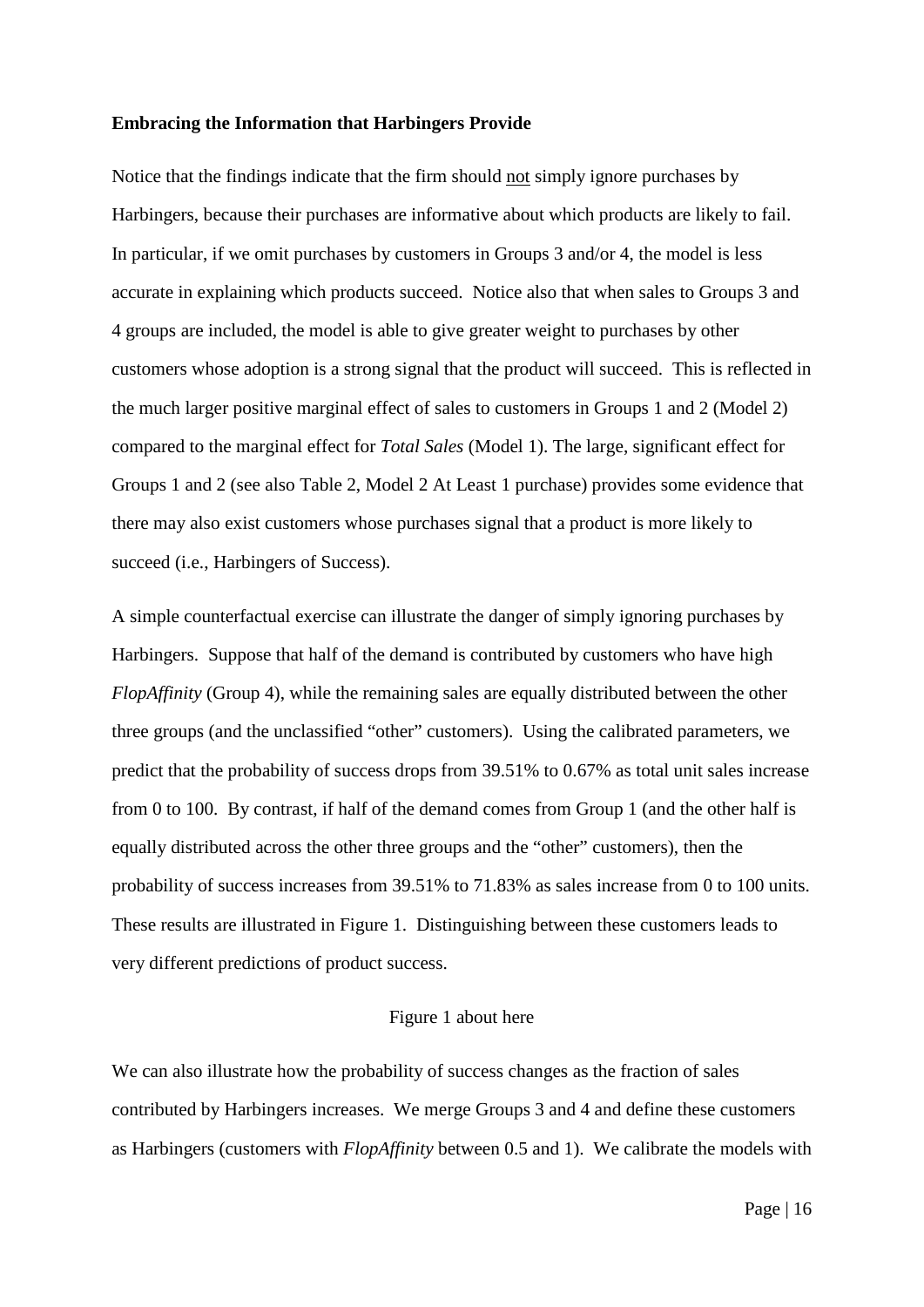the merged groups (as reported in Table 2) and report the findings in Figure 2. Holding *Total Sales* fixed (at the average level), as the percentage of sales contributed by Harbingers increases from 25% to 50%, the probability of success decreases by approximately 31%. The success probability decreases even faster when we group customers using repeat purchases (*Repeated FlopAffinity*). Using at least two purchases to group customers, the probability of success drops 37%, and when using at least three purchases the drop is 56% (as the fraction of sales contributed by repeat Harbingers increases from 25% to 50%).

Figure 2 about here

#### **Summary**

We have presented evidence that customers who have tended in the past to purchase new products that failed can help signal whether other new products will fail. The signal is even stronger if these customers purchase the new product repeatedly. In the next section we investigate the robustness of this result.

#### **Robustness Checks and Results by Product Category**

In this section we conduct several checks to evaluate the robustness of the findings, including (a) alternative measures of product success, (b) alternative approaches of constructing product sets in the analysis, (c) alternative predictors of success. We also assess predictive accuracy using an alternative approach to construct the data. Finally, we report the findings by category and when grouping the items by other product characteristics. The findings for all of the results in this section are briefly summarized here, with detailed findings reported in the Appendix. In some cases, details of the analysis are also relegated to the Appendix.

#### **Alternative Measures of Product Success**

In the analysis reported in the previous section we focused on the same measure of product success: whether the product survived or not after three years. However, there are other measures of product success that we could consider. First, we replicate the analysis using a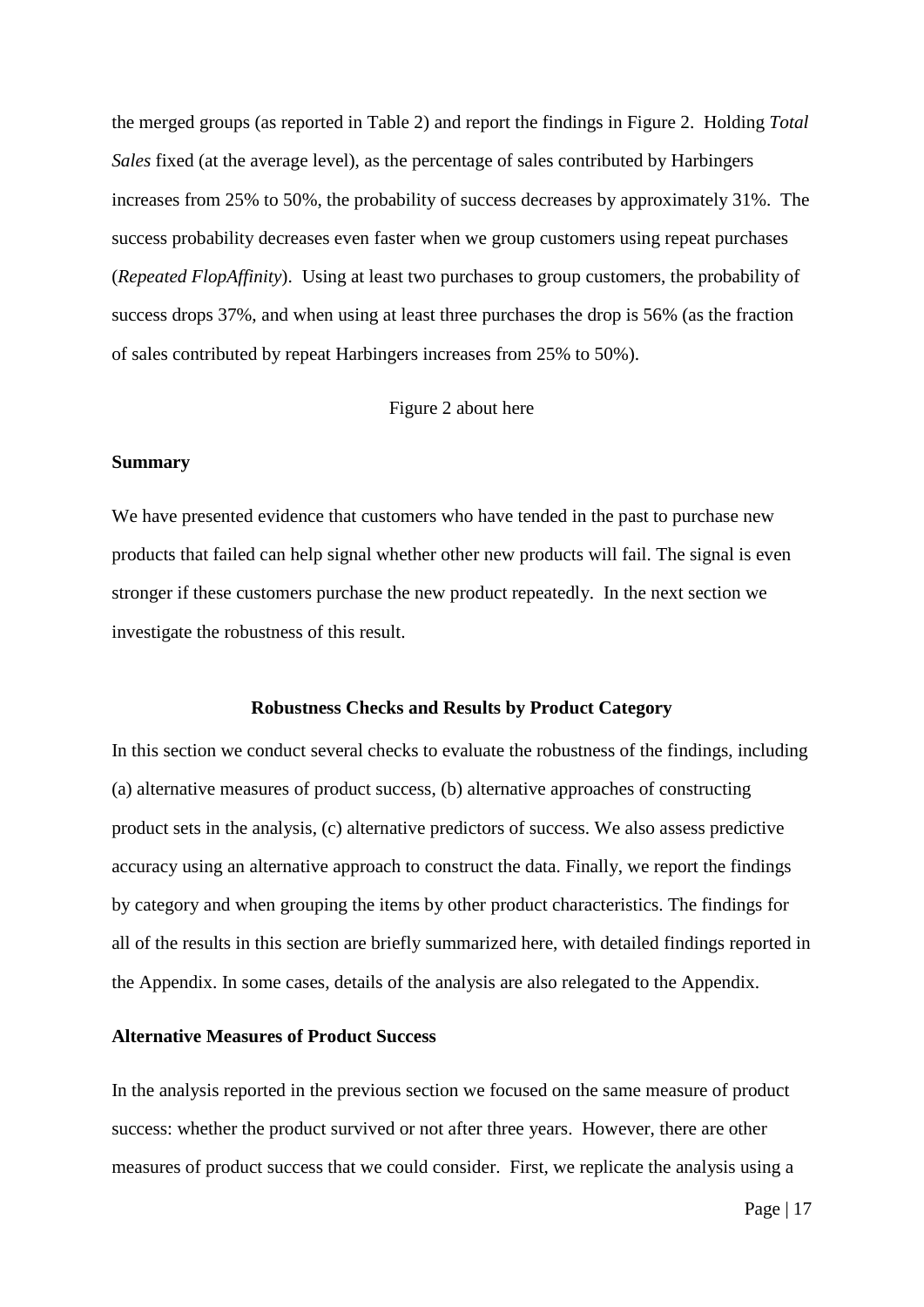two-year survival window to define product success. The pattern of findings is unchanged under this new definition (see Table A3).

The next measure of success that we investigate is market share. Recall that the products in the prediction set were all introduced between July 2004 and July 2005. To measure market share, we calculate each item in the prediction set's share of total category sales in calendar year 2008 (approximately 3 years later). The qualitative conclusions do not change (see Table A4). Purchases by customers in Group 4 are associated with a significantly lower market share, and both the Chi-square and the AUC measures confirm that distinguishing between customers in Model 2 yields a significant improvement in accuracy.

An alternative to measuring whether a new product survives for two or three years is to measure how long a new product survives. One difficulty in doing so is that some products survive beyond the data window and so we do not have a well-defined measure of how long these products survive. To address this challenge, we estimate a hazard function. Details of the analysis are reported in the Appendix (Tables A5a and A5b). The findings reveal the same pattern as our earlier results; increased sales among customers in *FlopAffinity* Groups 3 and 4 are associated with higher hazards of product failure. The implication is that increased purchases by Harbingers are an indication that a new product will fail faster.

#### **Alternative Constructions of Product Sets**

Recall that when predicting the success of new products in the prediction product set, we only consider purchases made within 15 weeks of the new product introduction. We repeated the analysis when using initial evaluation period lengths of 5 or 10 weeks (using the same sample of products). The findings are again qualitatively unchanged (see Table A6). Even as early as five weeks after a new product is introduced, purchases by Harbingers are a significant predictor of new product success.

In our analysis, we omit items that are discontinued during the 15 week initial evaluation period. If we are using the initial evaluation period to predict future success, it seems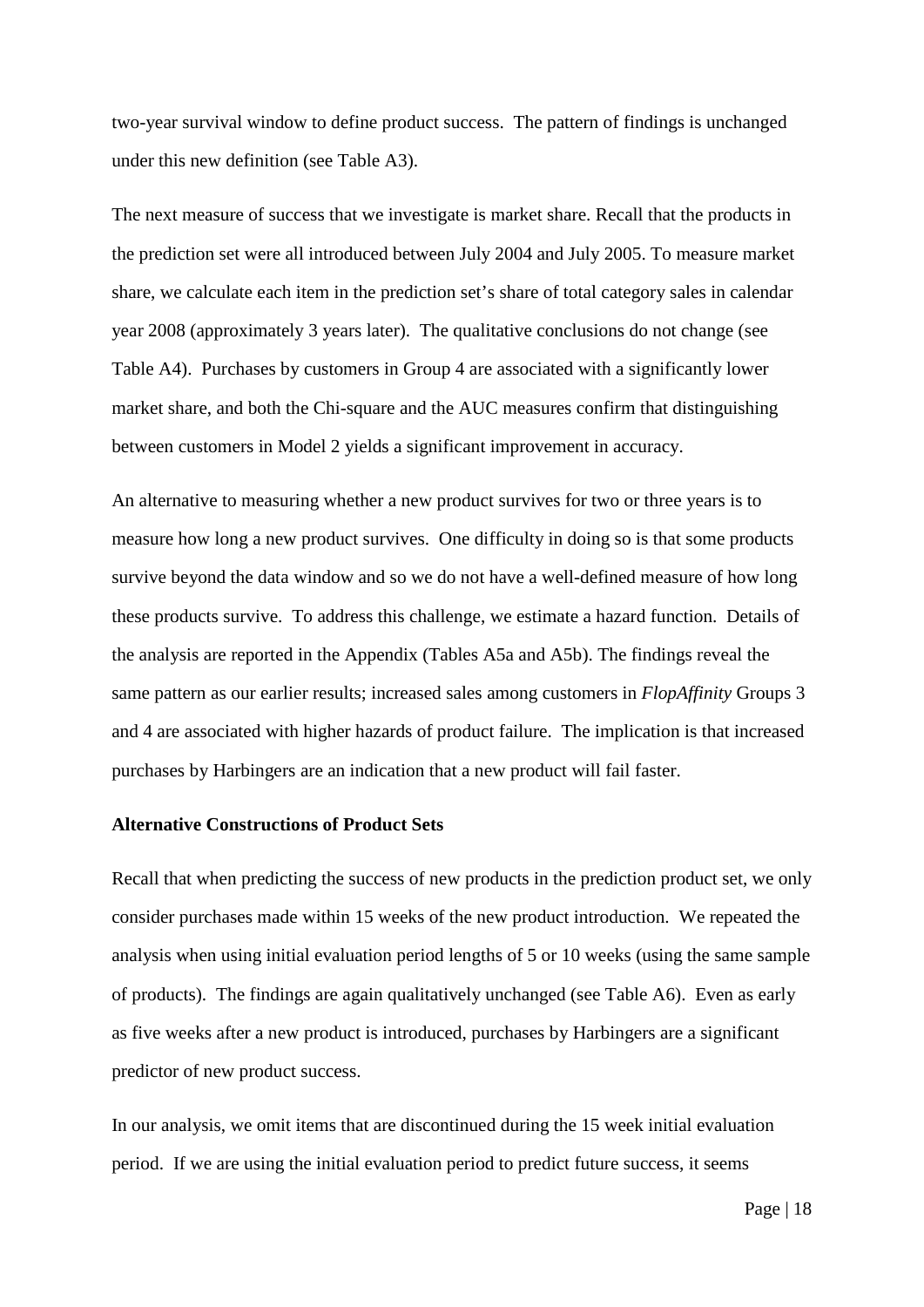inappropriate to include items that have already failed. However, these are not a random sample of items; they are the items that failed the most quickly. To investigate how the omission of these items affected the results, we repeated the analysis when including these items in our sample of new products. Including these items yields the same pattern of findings (see Table A7).

We have grouped products according to the timing with which they were introduced. New products purchased in the first 39 weeks of the data period (between November 2003 and July 2004) were assigned to the classification set, while products introduced between July 2004 and July 2005 were assigned to the prediction set. We repeated the analysis when using different time periods to allocate products into these two product sets. In particular, we constructed both a smaller classification set (the first 26 weeks) and a larger classification set (the first 52 weeks). The results confirm that the conclusions are robust to varying the length of the periods used to divide the products (see Table A8).

We also investigated two alternative approaches to constructing these two product sets. In one approach, we randomly assign the new products into the classification set and the prediction set, instead of dividing them by time. The classification set is again used to group customers while the prediction set is used to predict product success. Our qualitative conclusions remain unchanged under this approach. To further confirm that the classification set and prediction set contain new products that are truly different and not just related to each other, we also repeated the analysis when randomly assigning all of the new products in some product categories to the classification set and all of the new products in the remaining product categories to the prediction set. Product categories were equally likely to be assigned to each set. The findings also survive under this allocation (see Table A9).

Recall that our transaction data includes the complete purchasing histories of each customer in the sample (when using the store's loyalty card). This includes purchases from other stores in the chain, beyond the 111 stores used to construct covariates and identify when a product is introduced and how long it survived. To investigate how the findings are affected by the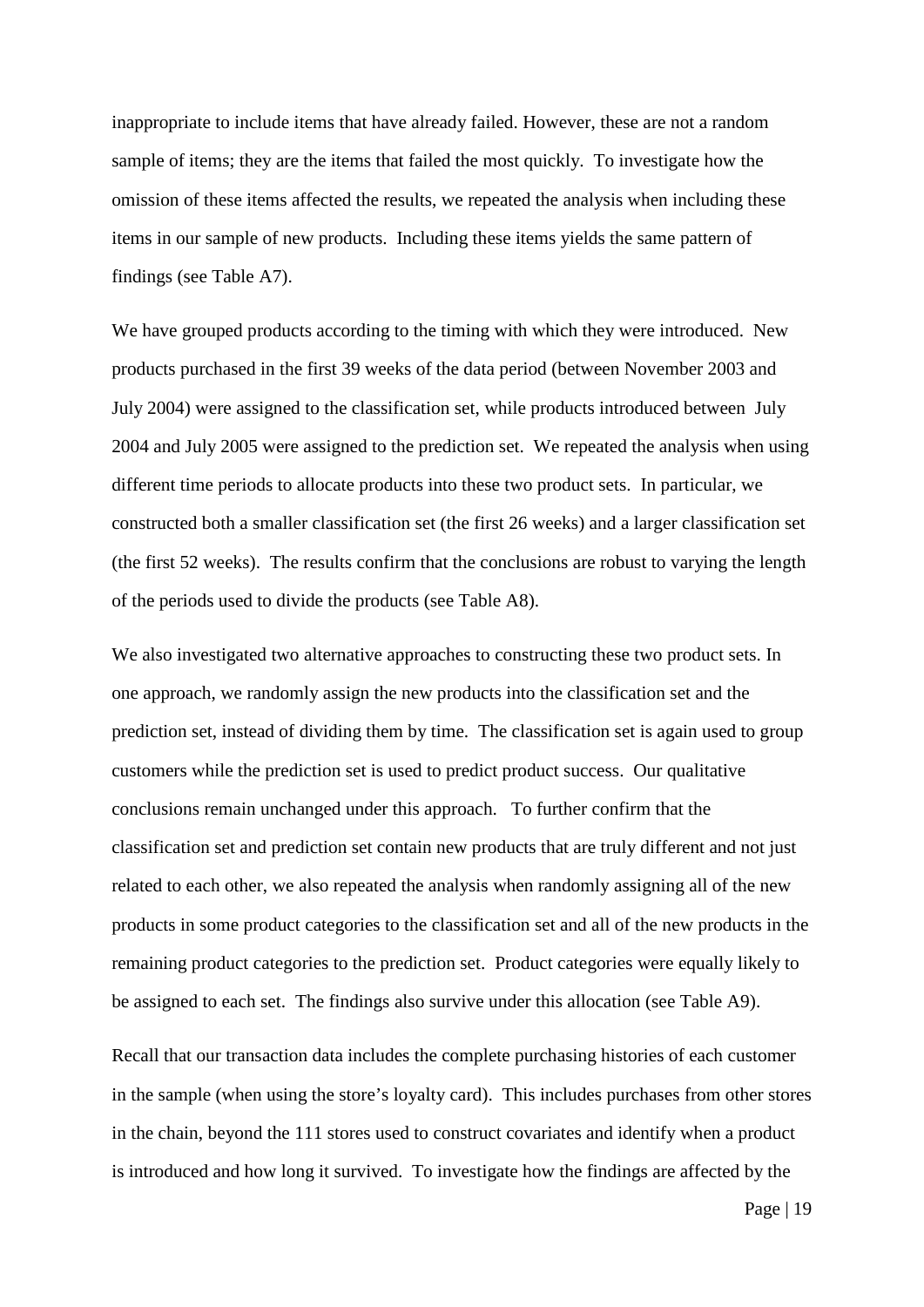inclusion of purchases from other stores, we repeated the analysis using three different approaches. First, we excluded any purchases from outside the 111 stores when either classifying the customers into *FlopAffinity* groups, or when predicting the success of new products in the prediction set. Second, we only considered purchases from outside the 111 stores when classifying customers and predicting new product success. Finally, we obtained a sample of detailed transaction data for different customers located in a completely different geographic area, and used purchases by these customers to both classify these customers and predict new product success.<sup>[8](#page-20-0)</sup> In the first two approaches, we used our original allocation of products to the classification and prediction sets. In the final approach, we randomly assigned new products into the classification set and the prediction set. As we might expect, the findings are strongest when we focus solely on purchases in the 111 stores, and weakest when we use customers from a different geographic area. However, even in this latter analysis, increased initial sales to Harbingers (customers in Groups 3 and 4) are associated with a lower probability of success (see Table A10).

## **Alternative Predictors of Success**

We restricted attention to customers who have purchased at least two new products in the classification set. For customers with two purchases *FlopAffinity* can only take on values of 0, 0.5 or 1. To investigate whether the findings are distorted by the presence of customers who purchased relatively few new products, we replicated the analysis when restricting attention to customers who purchased at least three new products, at least four new products and at least five new products from the classification set. There is almost no qualitative difference in the results when restricting attention to a subset of customers using a minimum number of new product purchases (see Table A11). We conclude that the results do not

<span id="page-20-0"></span><sup>&</sup>lt;sup>8</sup> This data includes 27 million transactions between August 2004 and August 2006 for a sample of 810,514 customers. These customers are a random sample of all of the customers who shopped in 18 stores located in a different geographic region. Their purchase histories are also complete, and record every transaction in any of the firm's stores (in any geographic region). Only 0.03% of the store visits for this separate sample of 810,514 customers were made at the 111 stores that we use in the rest of our analysis.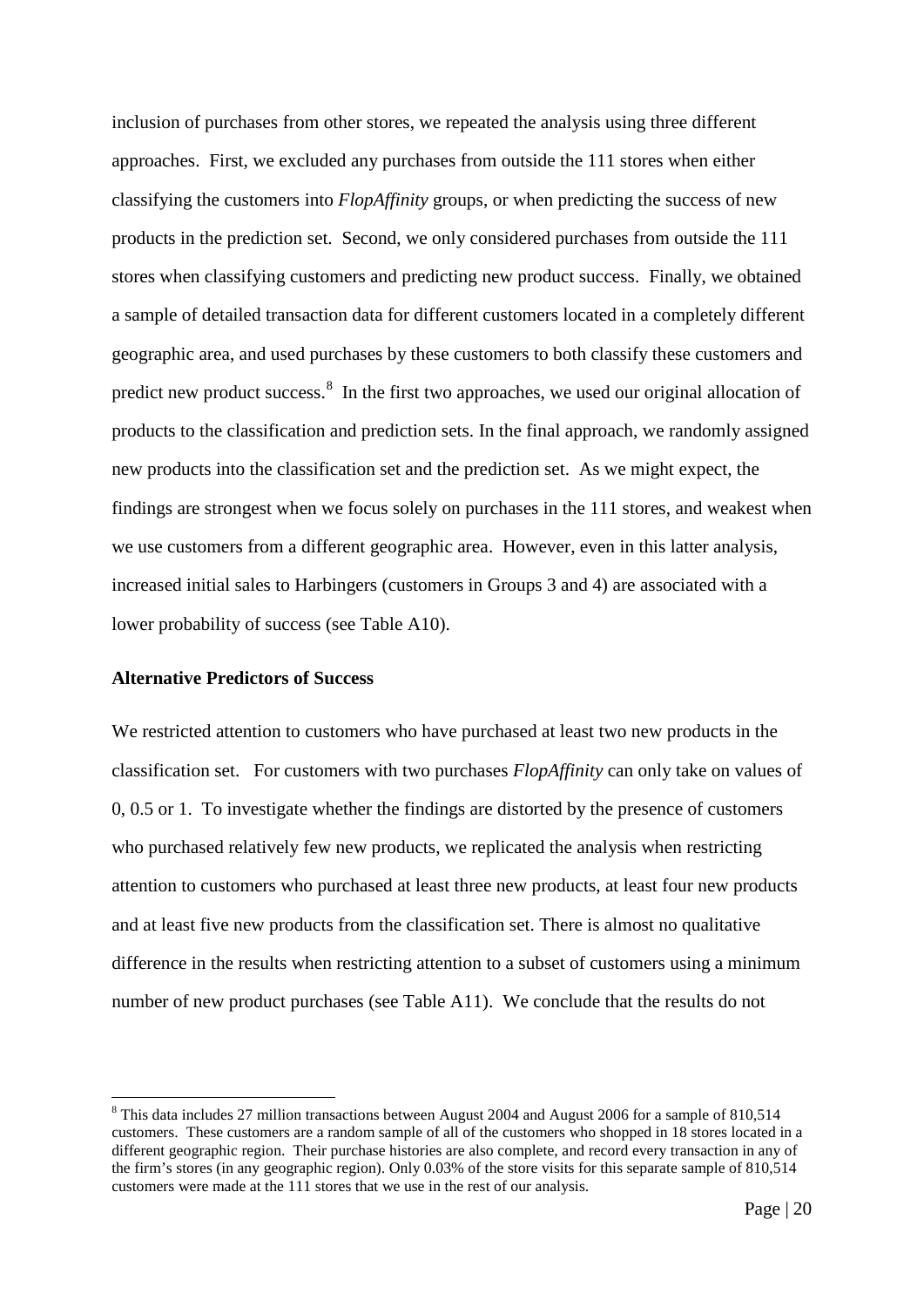appear to be distorted by the presence of customers who purchased relatively few new products.

The variables in Equation (3) focus on the quantity purchased by customers in each *FlopAffinity* group. Alternatively, we can investigate how the probability of success varies when we focus on the *proportion* of purchases by customers in each group. In particular, we estimate the following modification to Equation (3):

$$
\ln\left(\frac{p_j}{1-p_j}\right) = \alpha + \beta_o Total Sales_j + \beta_1 Group \ 2 Ratio_j + \beta_2 Group \ 3 Ratio_j
$$
\n
$$
+ \beta_3 Group \ 4 Ratio_j + \beta_4 No \ 5ales \ to \ Group \ d \ Customers
$$
\n(5)

The *Ratio* measures represent the percentage of sales of product *j* to customers in Groups 1 through 4 that are contributed by customers in each group. The four ratio measures add to one (by definition), so we omit the *Group 1 Ratio* measure from the model. Under this specification the coefficient for each of the other three ratio measures can be interpreted as the change in the probability of success when there is an increase in the ratio of sales to that group (and a corresponding decrease in the ratio of sales to customers in Group 1). As we discussed, some items have no sales to any grouped customers. The ratio measures are all set to zero for these items and we include a binary indicator flagging these items. Table A12 in the Appendix reports the results. For Groups 3 and 4 we observe significant negative coefficients. They indicate that when a higher proportion of sales are contributed by customers in these groups, there is a smaller probability that the new product will succeed. In particular, if the ratio of sales contributed by customers in Group 3 increases by 10%, then the probability of success drops by 1.73%. A 10% increase in the Group 4 ratio leads to a 3% drop in the probability of success.

In our analysis we looked at purchases of new products by each group of customers. We can also investigate whether the decision not to purchase a new product is informative. In particular, we can classify customers according to the number of successful new products in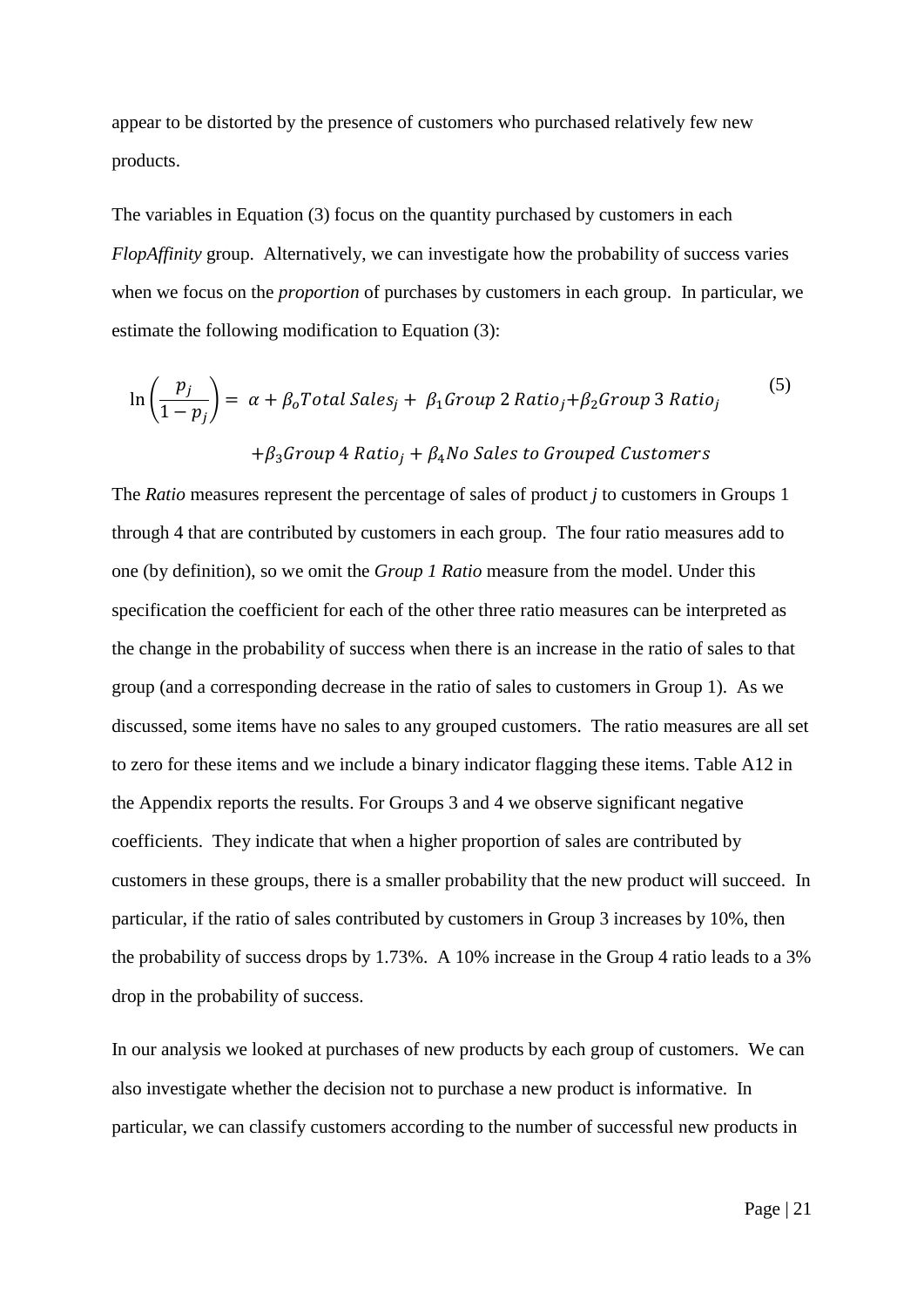the classification set that they did not purchase in the first year the product is introduced. We calculate the following measure:

As we might expect, the *Success Avoidance* and *FlopAffinity* measures are highly correlated  $(r = 0.76)$ . We use the same approach to investigate whether distinguishing between customers with high and low *Success Avoidance* can help to predict whether new products in the prediction set will succeed. The findings confirm that purchases by customers who tend to avoid success are also indicative of product failure (see Table A13).  $Success \, Avoidance_i = \frac{\text{Number of successful new products } NOT \, purchased \, by \, customer \, i}{\text{Total number of new products } NOT \, purchased \, by \, customer \, i}$ . (6)

# **Predictive Accuracy**

An alternative way to measure predictive accuracy is to fit the models to a subset of the data and predict the outcomes in the remaining data. We divided the 2,953 products in the prediction set into an estimation sample and a holdout sample.<sup>[9](#page-22-0)</sup> We used the estimation sample to produce coefficients and then use these coefficients to predict the outcome of the products in the holdout sample. The estimates of marginal effects are very close to those from the full sample and are reported in the Appendix (Table A14).

A baseline prediction would be simply that all of the items in the holdout sample will fail. This baseline prediction is correct 54.08% of the time. Using *Total Sales* during the 15-week initial evaluation period (Model 1) only slightly improves accuracy to 54.99%. However, in Model 2, where we distinguish which customers made those purchases during the initial evaluation period, accuracy improves to 61.42%.

This result highlights the value of knowing who is purchasing the product during an initial trial period. While higher total sales are an indication of success, this is only a relatively weak signal. The signal is significantly strengthened if the firm can detect how many of

<span id="page-22-0"></span> $9$  We use new items that are introduced earlier for estimation (60%) and holding out new items that are introduced later for prediction test (40%). The sample sizes are 1,740 in the estimation sample and 1,213 in the holdout sample. The findings are robust to randomly assigning the items to the estimation sample and the holdout sample.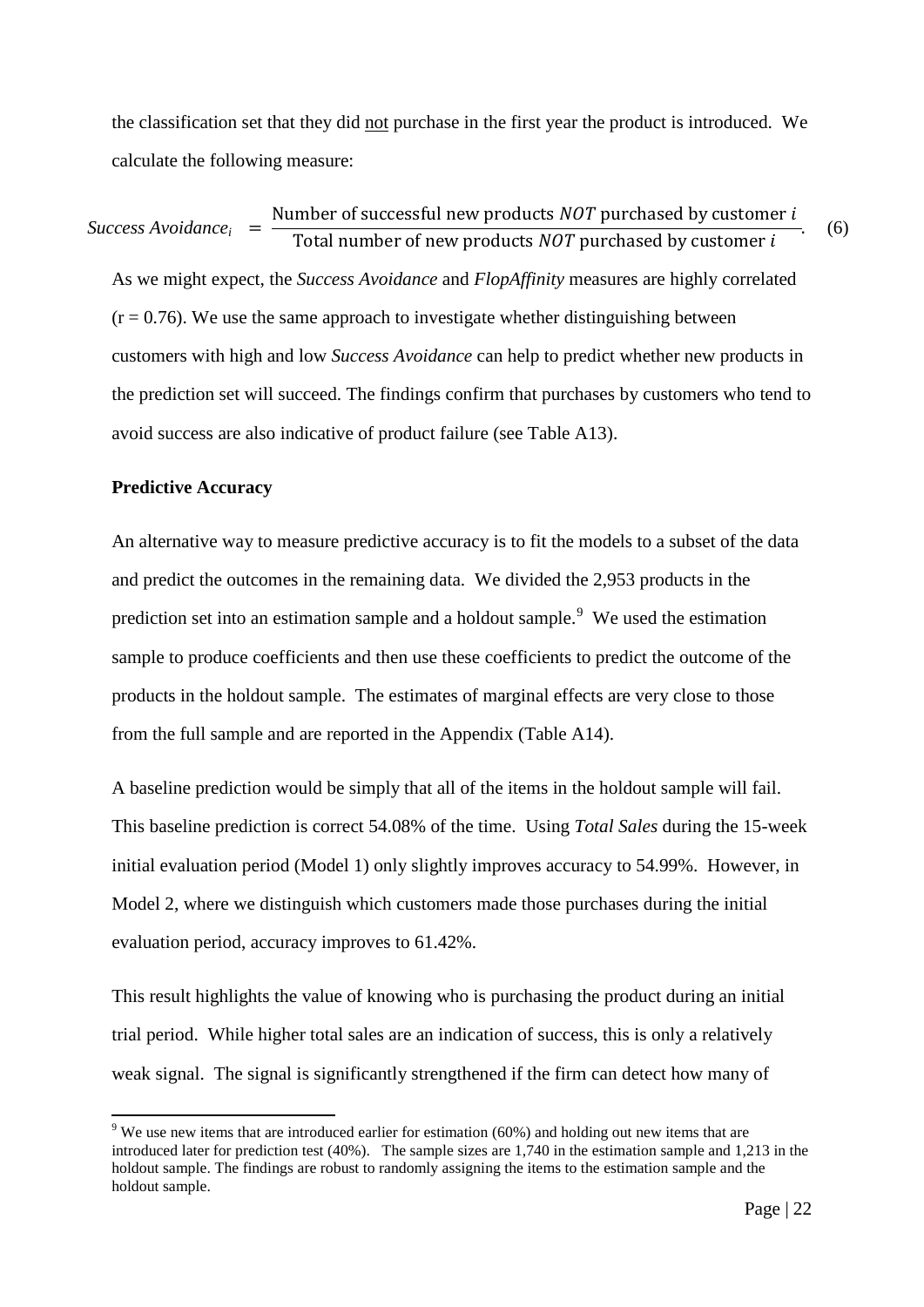those initial purchases are made by Harbingers. It is also useful to recognize that while a 6.43% improvement in accuracy (from 54.99% to 61.42%) may appear small, the difference is significant and meaningful. As we discussed in the literature review, the cost to the retailer of retaining bad products that will subsequently fail is large, in some cases even larger than the cost to the manufacturer. As a result, even small improvements in accuracy are valuable.

A limitation of this holdout analysis is that the outcomes (success or failure) for products in the estimation sample are not known when the items in the holdout sample are introduced (i.e. at the time of the prediction). Given we require three years of survival to observe the outcome, and we only have two years of individual purchasing data, there is no way to completely address this limitation. However, we offer two comments. First, in practice firms have access to longer data periods, and will be able to observe the outcomes of items in the calibration sample using data that exists at the time of the predictions. Second, it is important to distinguish information about product outcomes from information about customer's purchasing decisions. While the predictions use future information about the product outcomes, they only rely on customer purchases made prior to the date of the predictions.

## **Results by Product Category**

We next compare how the findings varied across product categories. We begin by comparing the results across four different "super-categories" of products: beauty products, edibles, general merchandise and healthcare products. These super-categories are defined by the retailer,  $^{10}$  $^{10}$  $^{10}$  and comprise 49%, 5%, 20% and 26% (respectively) of the new products in our sample of 2,953 new products in the prediction set. We repeated our earlier models separately for the four different super-categories (using the new products in the prediction set). The findings are reported in the Appendix (Table A15).

We replicate the negative effect of sales for Group 4 customers in each category, and the result is statistically significant in three of four categories. Further, distinguishing purchases

<span id="page-23-0"></span> $10$  These categories are considerably broader than the product categories used to allocate products in our earlier robustness analysis.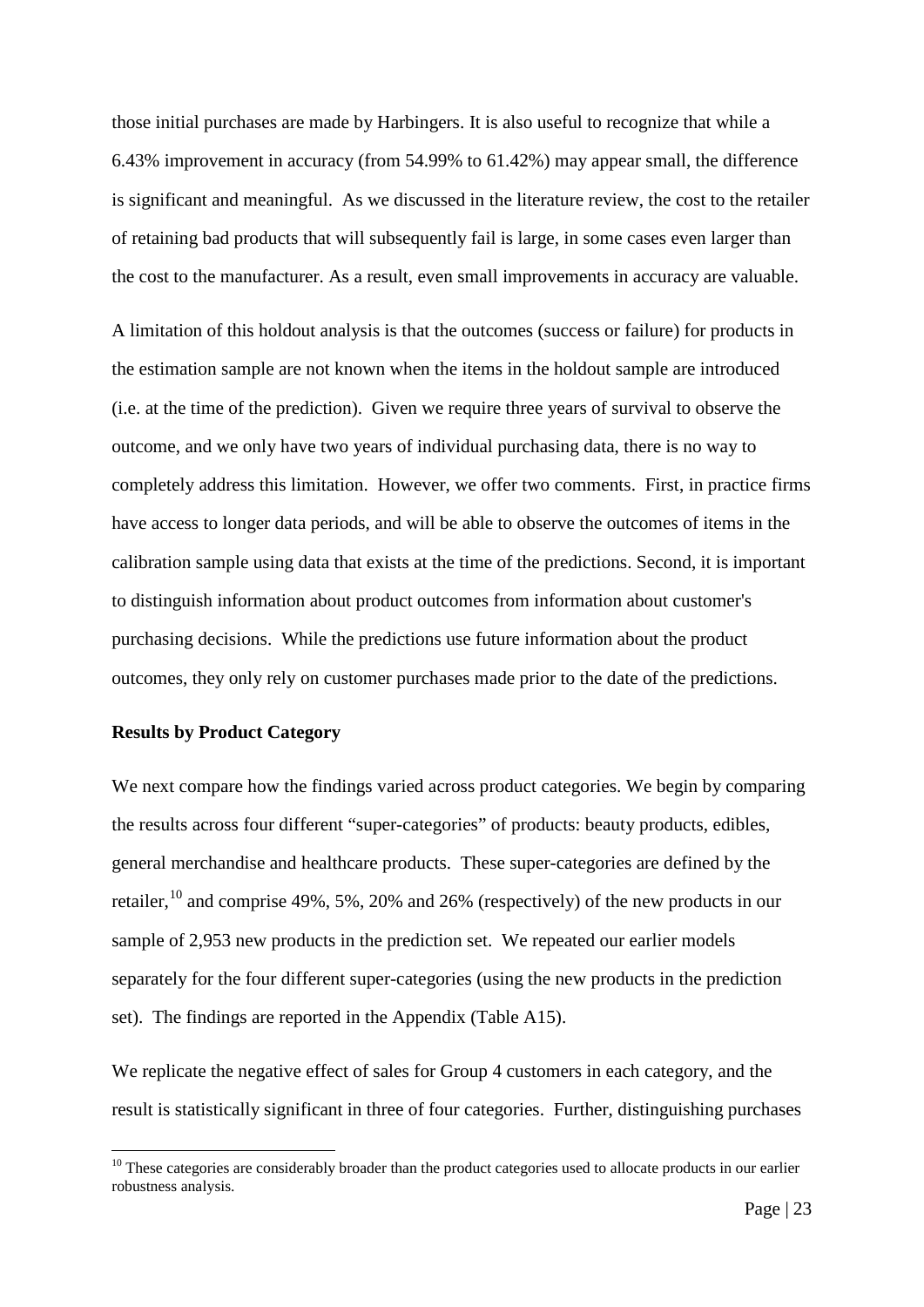by the four customer groups appears to lead to particularly large improvements in accuracy in the healthcare and edibles categories. It could be argued that these are the categories where evaluating quality is on average more important because the products are intended for either consumption or to improve consumer health. Notably, although Harbingers are generally less likely to purchase healthcare products, when they do purchase them it is a particularly strong signal that the product will fail.

We next compare the outcomes for national brands and private label products. Our sample of 2,953 new products includes 18% private label products (the retailer's store brand). The results from re-estimating the models separately for private label and national brand new products in the prediction set are also reported in the Appendix (Table A16). Again, we observe a negative effect for Group 4 Sales, which replicates the harbinger effect. We also find that the improvement in predictive performance (measured by the area under the ROC curve) is particularly strong for private label items.

In the Appendix (Tables A17 and A18) we also compare the results across products with different price levels and discount intensities. We used median splits to divide the sample of 2,953 new products into low- and high-priced items based on average prices, and into lessand more-frequently discounted items based on percentage of sales on promotion.

We also investigated whether the findings varied according to how "risky" the new product was. To do so we identified whether the product introduced a brand to the product category, or whether it was introduced in a product category with high average failure rates. However, we did not find large differences when distinguishing between the new products in these ways.

The comparisons across product categories demonstrate the robustness of the effect. Reestimating the model on these separate samples of products serves as a replication check, confirming that the effect is not limited to a small subset of items or categories.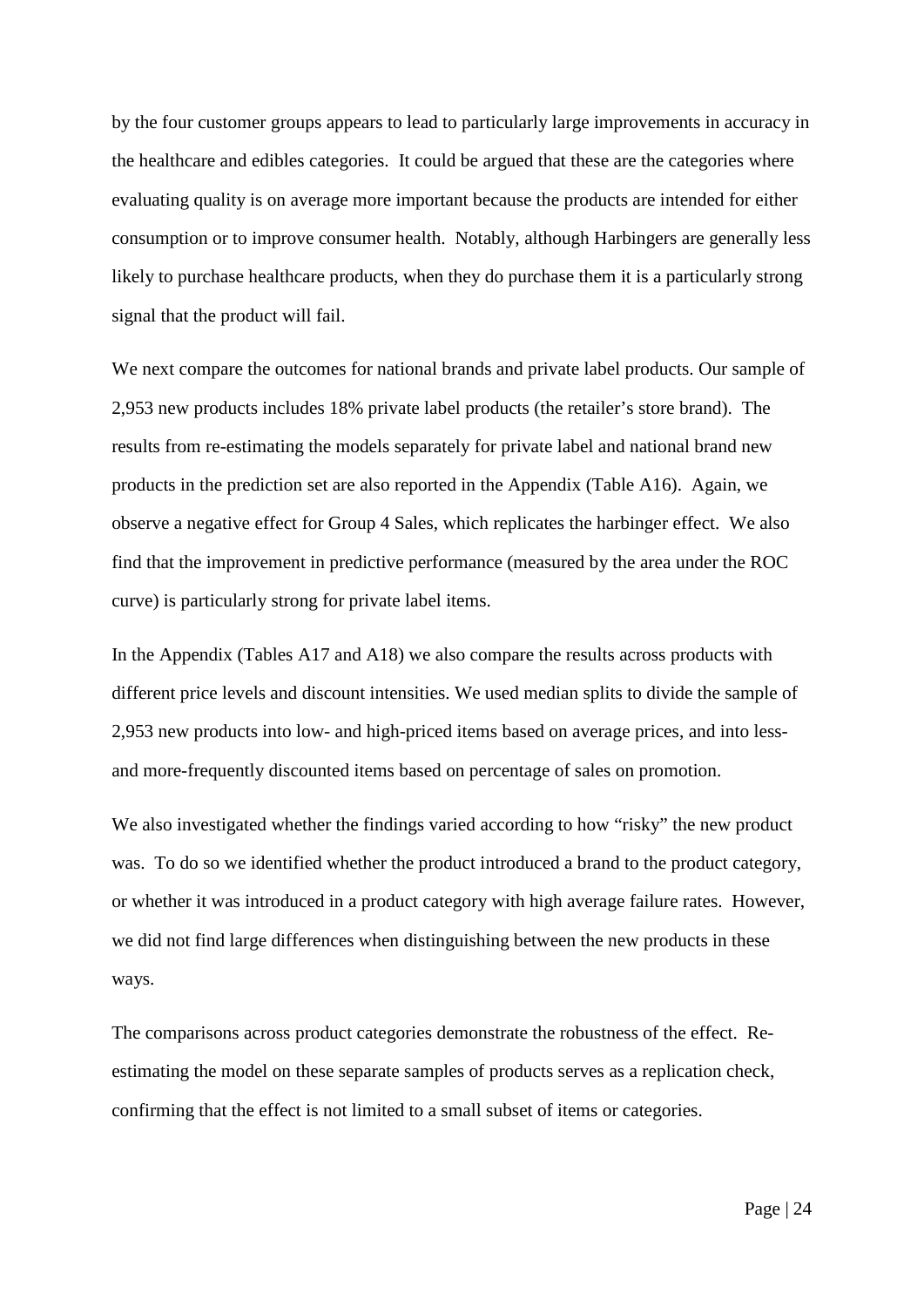#### **Summary**

We have presented evidence that early adoption of a new product by some groups of customers is associated with a higher probability that the new product will fail. The findings survive a range of robustness checks.

In the next section we ask: Who are the Harbingers? In particular, we compare their purchasing behavior with other customers. This leads us to investigate whether we can identify Harbingers through their purchases of existing products.

#### **Who Are the Harbingers?**

To help characterize who these customers are, we divide the customers into "Harbingers" and "Other" customers based on their classification set purchases. Harbingers include customers in Groups 3 and 4, while the Other customers are in Groups 1 and 2. In Table 3 we compare the purchasing patterns of the two groups of customers using the transactions in the period used to identify the classification set (November 2003 to July 2004). We include purchases of all products (new and existing) and in the Appendix (Table A21) we repeat the analysis when focusing solely on new products. Definitions and summary statistics of these purchasing measures are also provided in the Appendix (Tables A19 and A20).

#### Table 3

The findings in Table 3 reveal that on average Harbingers purchase more items but visit a similar number of stores. They tend to buy slightly more items per visit, but make slightly fewer visits. Although statistically significant, the differences in these measures are relatively small. There are larger differences in the prices of the items that they purchase and the categories that they purchase from. Harbingers tend to choose less expensive items and are more likely to purchase items on sale and items with deeper discounts. They purchase a higher proportion of beauty items, but a lower proportion of healthcare items.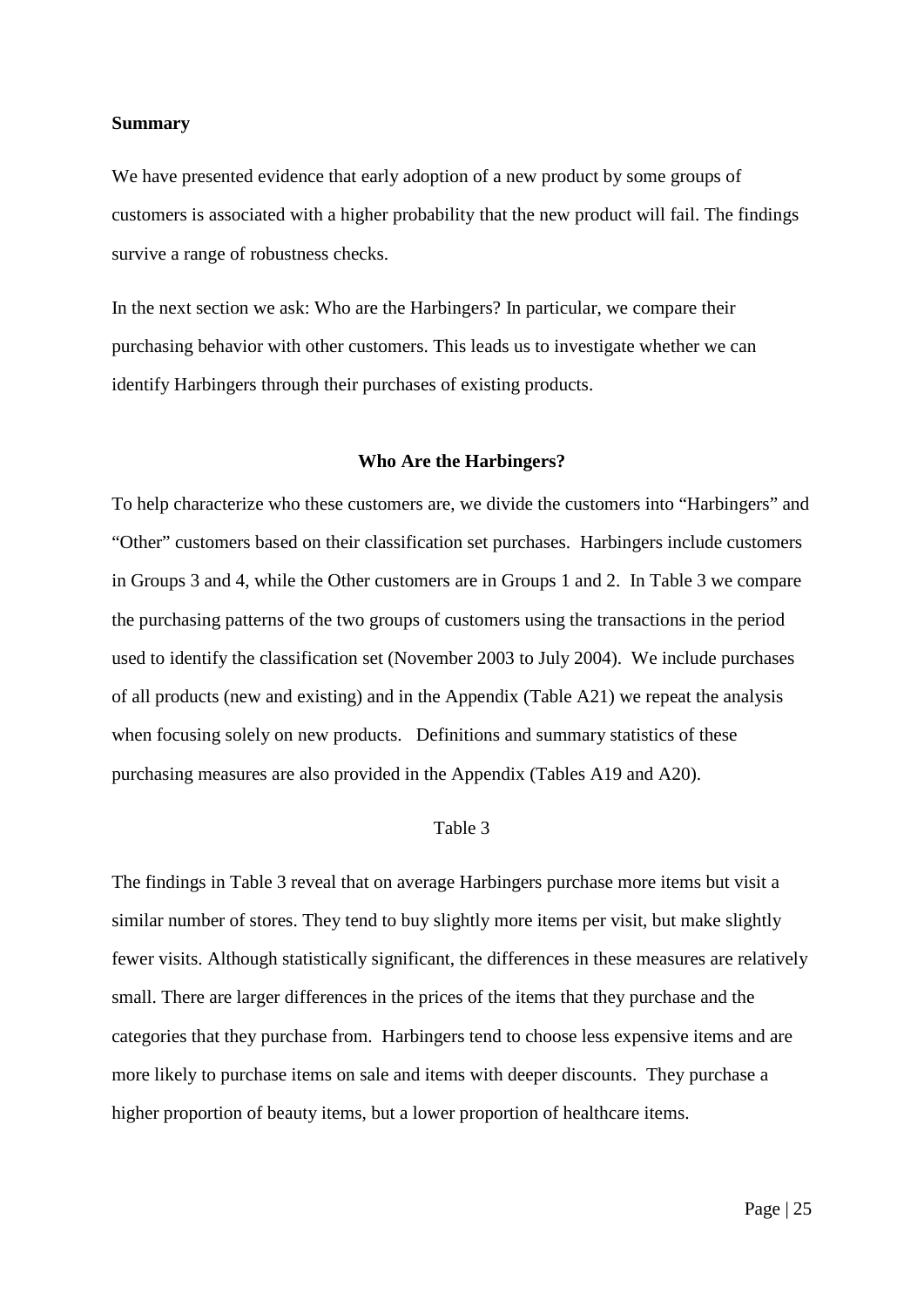Harbingers tend to purchase new products more quickly after the items are introduced (see Table A21 in the Appendix). On average they purchase new products 26.8 weeks after they are introduced, compared to 27.9 weeks for other customers. The tendency of Harbingers to purchase new products slightly earlier may mean that we observe a slightly higher proportion of Harbingers purchasing during the initial evaluation periods. However, this cannot explain the findings that we reported in the previous section as this affects all new products (not just the new products that fail). Other comparisons of the purchases of new products (see Table A21 in the Appendix) reveal an almost identical pattern to the purchase of all products (Table 3).

## **Preference Minorities**

Although our data is not well-suited to conclusively explaining why purchases by Harbingers signal that a new product is likely to fail, in the Introduction we speculated that Harbingers may have product preferences that are different from the general population. If this is the case, when a Harbinger adopts a new product, it may signal that the product is not a good match for the preferences of other customers. This explanation is related to previous work on "preference minorities". Recall that Choi and Bell (2011) investigate variation in the adoption of online shopping across different geographies. They show that customers whose preferences are not representative of other customers in the area are more likely to purchase online, presumably because local offline retailers have tailored their assortments to other customers (see also Waldfogel 2003).

We can investigate this explanation by asking whether customers with high *FlopAffinities* are also more likely to purchase *existing* products that other customers do not buy. Using the aggregate store transaction data, we calculate *Total Unit Sales* for each item sold in the 111 stores in calendar year 2008 (focusing on existing products by excluding the new products). We then order the items according to *Total Unit Sales* and define an item as a "niche" or "very niche" product if it is among the items that contribute the fewest units sold. Niche items collectively contribute 1% of total unit sales, while very niche items collectively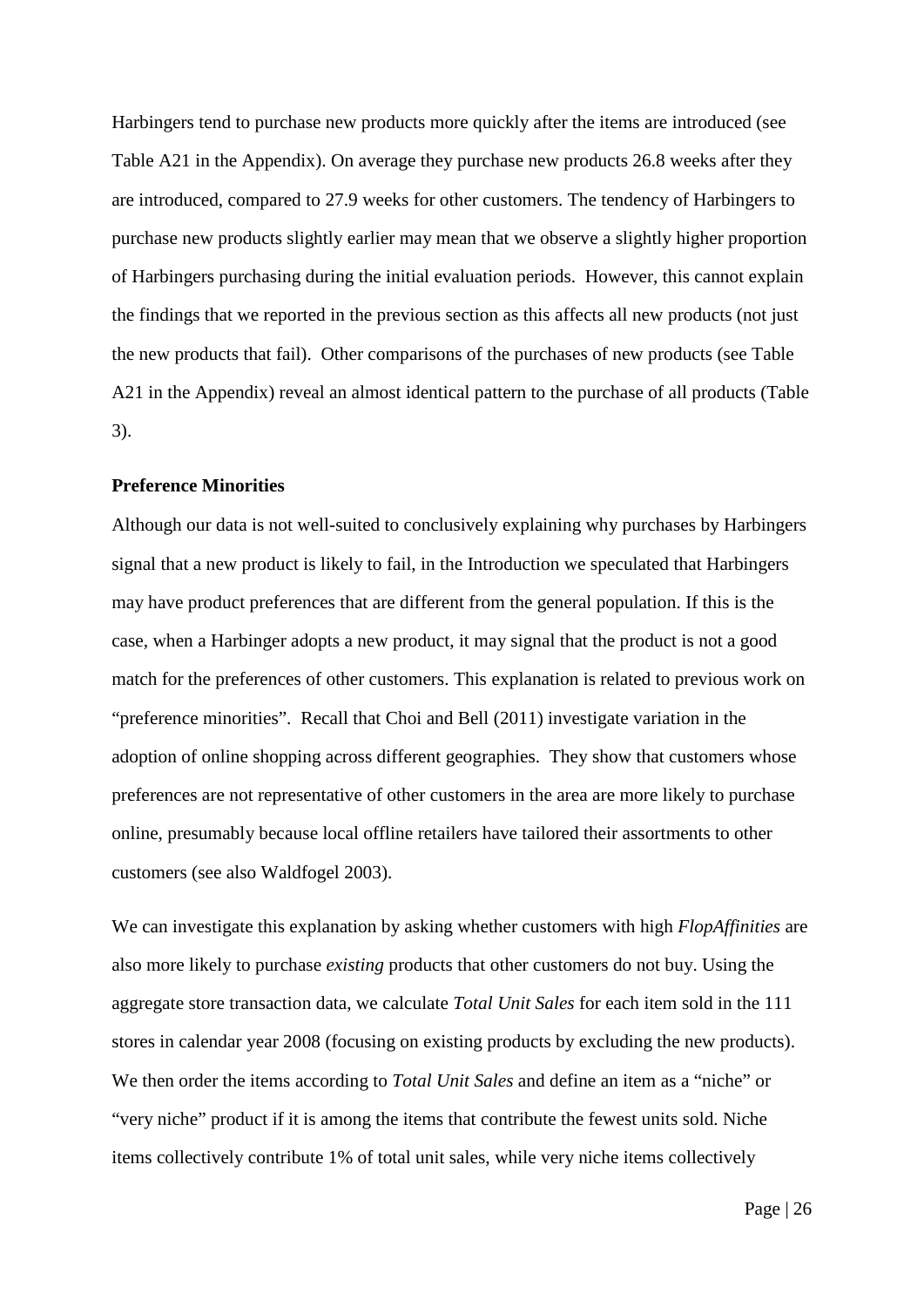contribute just 0.1% of total unit sales. We then average across each customer's item purchases to calculate the following three measures:

|                                                                                                          | Unit Sales       | The average of Total Unit Sales.                   |  |  |
|----------------------------------------------------------------------------------------------------------|------------------|----------------------------------------------------|--|--|
|                                                                                                          | Niche Items      | The proportion of items that are niche items.      |  |  |
|                                                                                                          | Very Niche Items | The proportion of items that are very niche items. |  |  |
| When averaging across each customer's purchases, we weight the items using the number of                 |                  |                                                    |  |  |
| units of that item purchased by that customer. <sup>11</sup> The findings are reported in Table 4, where |                  |                                                    |  |  |
| for ease of comparison (and to protect the confidentiality of the company's data), we scale the          |                  |                                                    |  |  |
| measures to 100 for customers in Group 1.                                                                |                  |                                                    |  |  |

The findings reveal a clear pattern: customers in the highest *FlopAffinity* groups are much more likely to purchase items that few other customers purchase. Customers in Group 4 purchase items that sell over 9% fewer total units than customers in Group 1. They also purchase 9% more *niche* items and 12% more *very niche* items. For all three measures the differences between the Harbingers (Groups 3 and 4) and the other groups are statistically significant ( $p < 0.01$ ).

# Table 4 about here

When interpreting these findings it is important to recall that this comparison focuses exclusively on existing items (we exclude the new products in the classification and prediction sets). If the analysis were conducted on new products it would seem unsurprising that customers who buy niche products are customers who are more likely to buy products that fail. What the findings in Table 4 reveal is that Harbingers not only purchase new products that do not succeed; they are also more likely to purchase existing products that have relatively low sales.

This result is consistent with an explanation that Harbingers have preferences that are systematically different from other customers. If Harbingers adopt a new product, it may

<span id="page-27-0"></span> $11$  The findings are robust to weighting each product equally.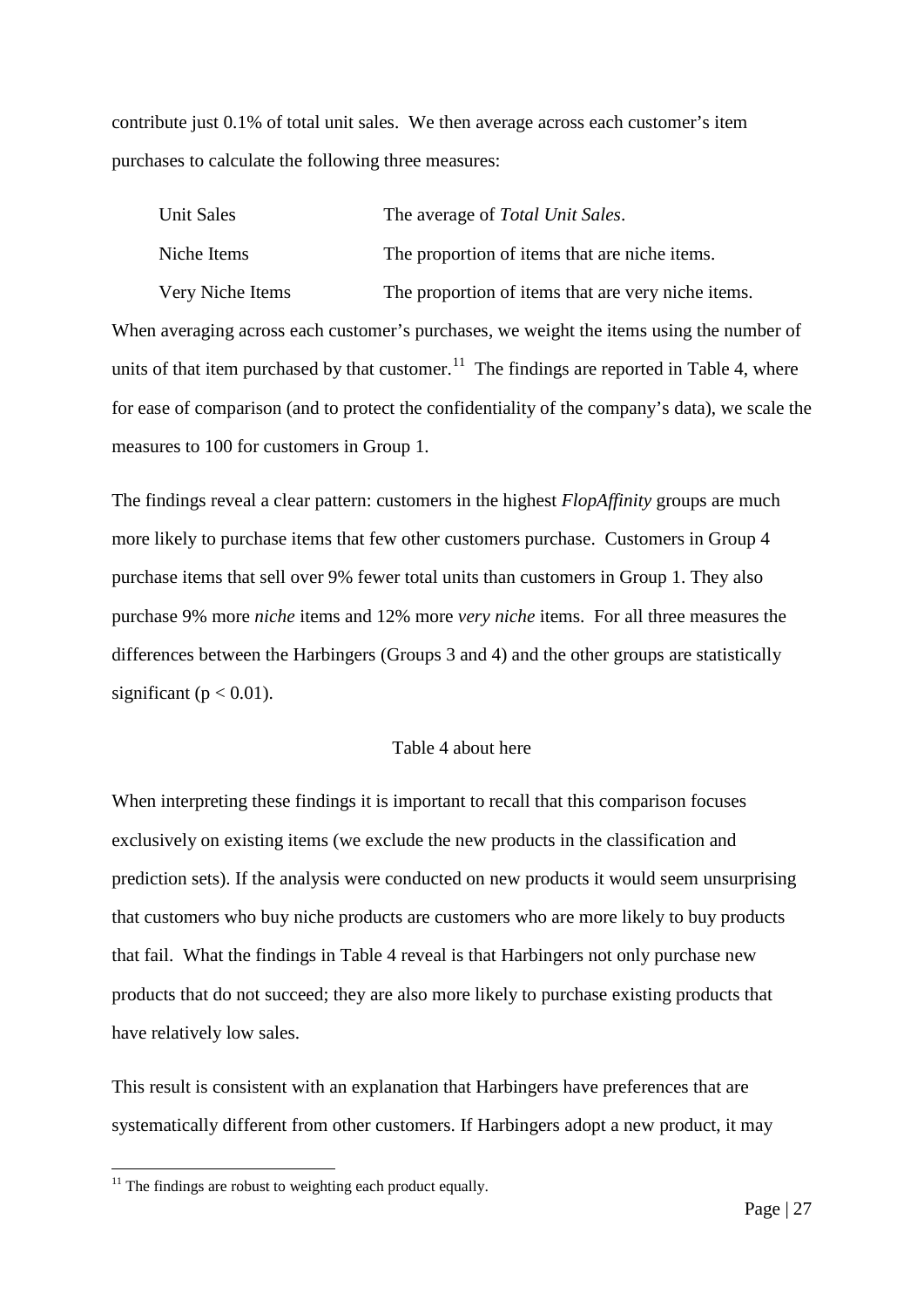signal that other customers will not be attracted to the product. This is essentially the opposite of the argument that von Hippel (1986) proposes for why firms can benefit by distinguishing 'lead users' from other customers. While lead users provide a positive signal of product success, Harbingers provide the opposite signal.

The findings in Table 4 also suggest another mechanism that firms can use to identify Harbingers. Recall that in our analysis we identified Harbingers using purchases of new products in the classification set. The results in Table 4 suggest that we may also be able to identify Harbingers using purchases of existing products. In particular, we can classify customers according to whether they purchased niche or very niche (existing) products. In Table 5 we report the findings when using these customer groupings to predict the success of the new products in the prediction set.

## Table 5 about here

The findings confirm that customers who purchase niche or very niche (existing) products are also Harbingers (of product failure). Purchases of new products by these preference minorities provide an additional signal that the new product will fail. Comparing the AUC measures in Columns 2 and 3 with the base model (Column 1) indicates that the *FlopAffinity* and a tendency to purchase niche products provide similar predictive information. Moreover, the two signals provide independent information. The predictive power of the model when including both signals (Column 4) is greater than when using just one of these approaches (Columns 2 and 3). This indicates that the measures do not perfectly coincide; not all customers who have a high *FlopAffinity* purchase niche products, and vice versa. We conclude that both types of customers can be considered Harbingers, whose adoption of new products signals product failure.

#### **Summary**

We have shown that Harbingers are more likely to purchase niche items that other customers do not purchase, indicating that they have preferences that are less representative of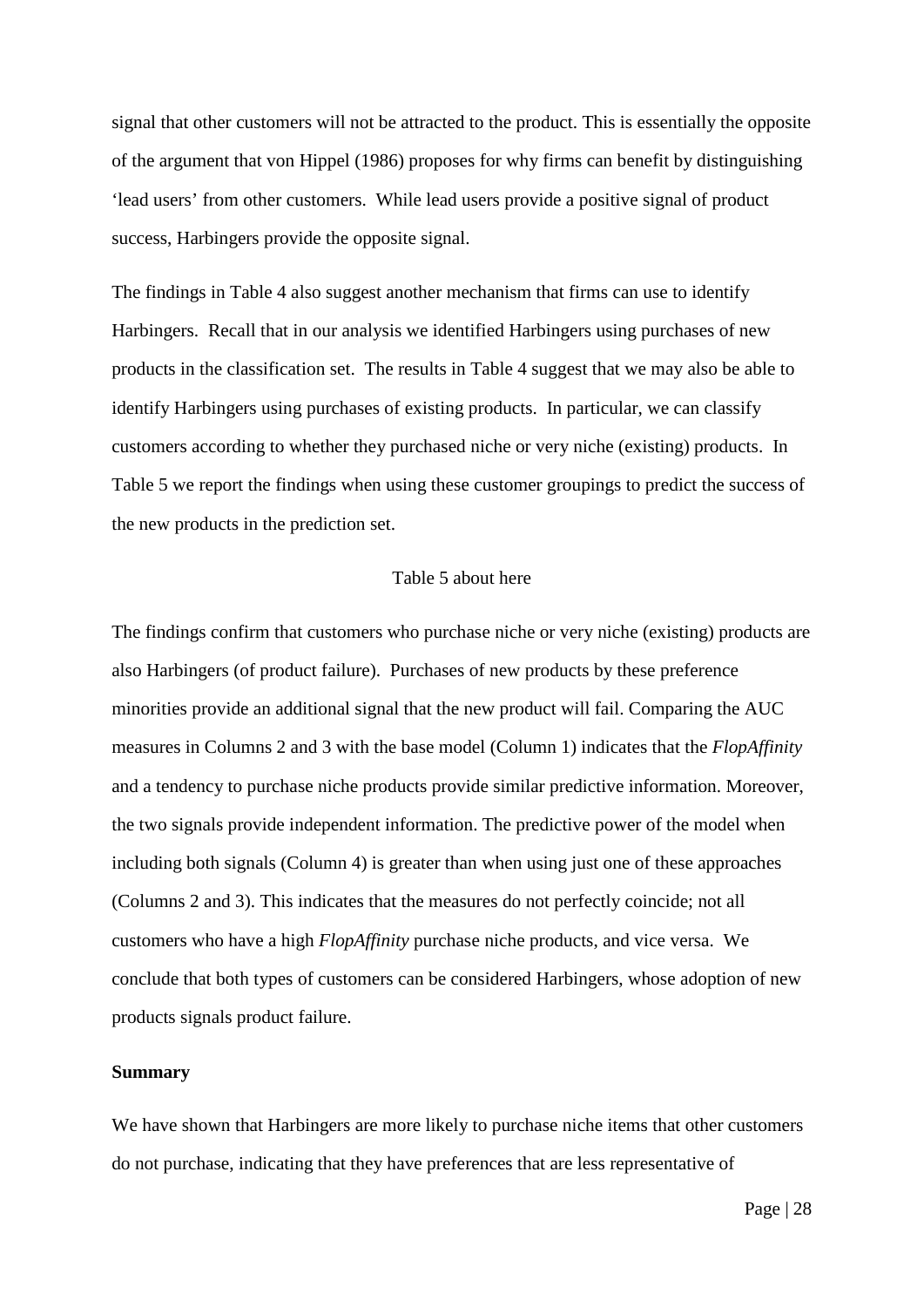mainstream tastes. This insight suggests that purchases of existing items may also be used to identify Harbingers. Further investigation confirms that adoption by customers who tend to purchase niche (existing) items also provides a signal that a new product will fail.

#### **Conclusions**

Using a comprehensive dataset from a large retail chain, we have shown that the early adoption of a new product by different groups of customers provides different signals about the likelihood that a product will succeed. In particular, there exist "Harbingers" of failure*:*  customers whose decision to adopt a new product is a signal that the product will fail. The signal is even stronger if these customers not only adopt the products, but they also come back and purchase again. We present evidence that Harbingers have preferences that are not representative of other customers in the market, and that a pattern of adoption of niche products represents an alternative way of identifying them from data.

The findings have an important managerial implication. They suggest that not all early adopters of new products are the same. For some customers, adoption of a new product is an indication that the product is more likely to succeed. However, for Harbingers, adoption is an indication that the product will fail. When firms use early adoption to make product line decisions or as input to the product improvement process, it is important to distinguish between these different types of customers.

There are two important limitations to this research. First, we have demonstrated the Harbinger effect using data from a single retailer that sells consumer packaged goods. Replicating the findings using data from different firms and in other categories will be important to confirm the generalizability of the findings. Second, our investigation has focused on showing that Harbingers have preferences that are not representative of other customers. However, we cannot determine whether these unusual preferences are endowed, learned, or in general, where they come from. Moreover, although we show that our two approaches to identifying Harbingers (past purchases of new product failures and purchases

Page | 29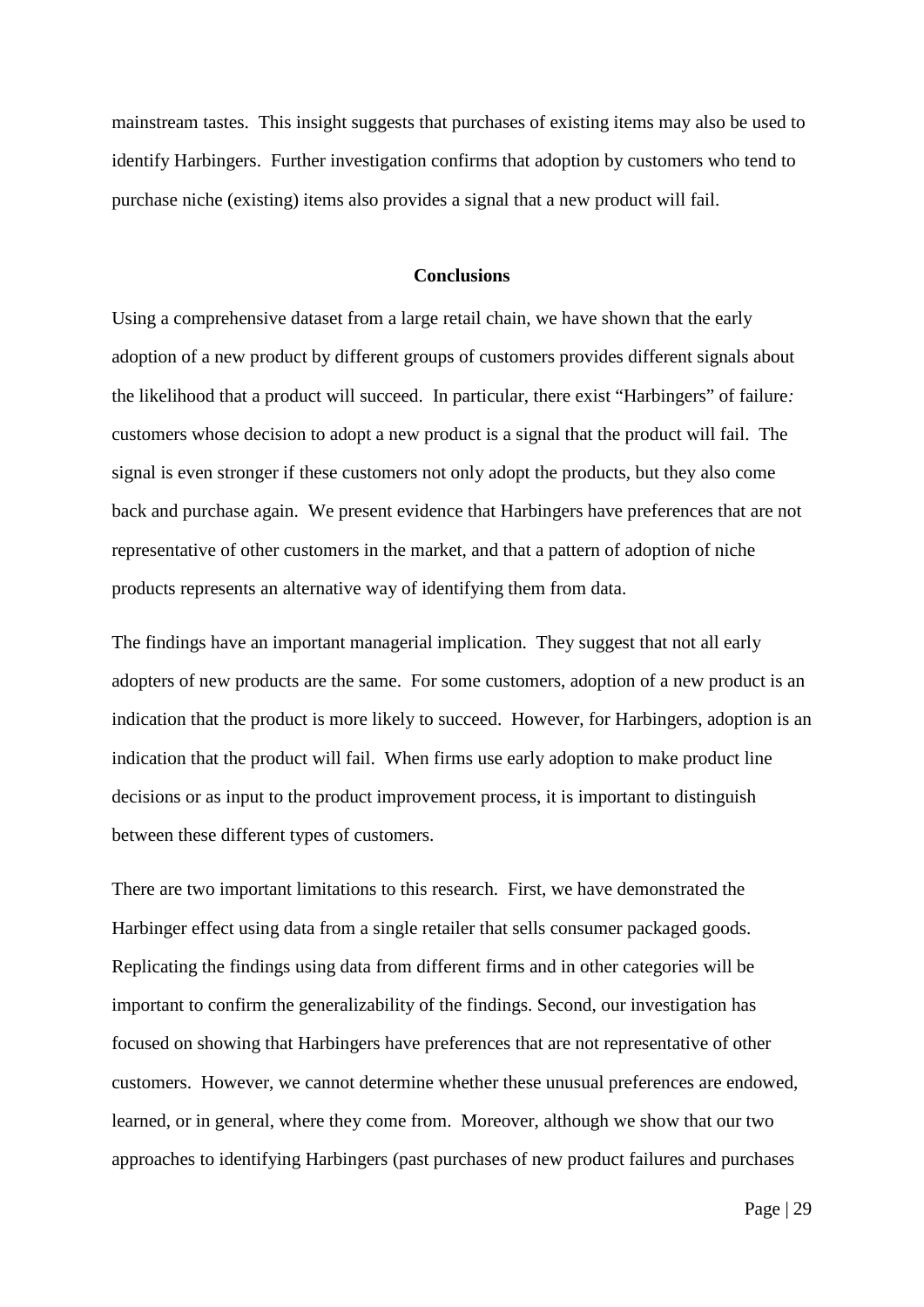of existing products that are niche or very niche) both have independent predictive value, it is unclear why this is the case. Additional research is required to determine whether they provide separate information about the same construct (e.g. non-representative preferences), or whether they provide information about two distinct constructs.

Future research could also address the challenge of recognizing which customers are Harbingers. Our retail setting, where we can track purchases of different products by a panel of individual customers, provides one mechanism for doing this. However, in other settings without a sequence of individual transactions, other mechanisms may be required to identify these customers. The evidence that Harbingers are more likely to purchase existing products that few other customers purchase may provide useful clues even without access to detailed purchase histories. Finally, while our results provide convergent evidence of Harbingers of Failure, we also have some evidence that there may be Harbingers of Success. Future research is needed to more accurately identify both types of Harbingers.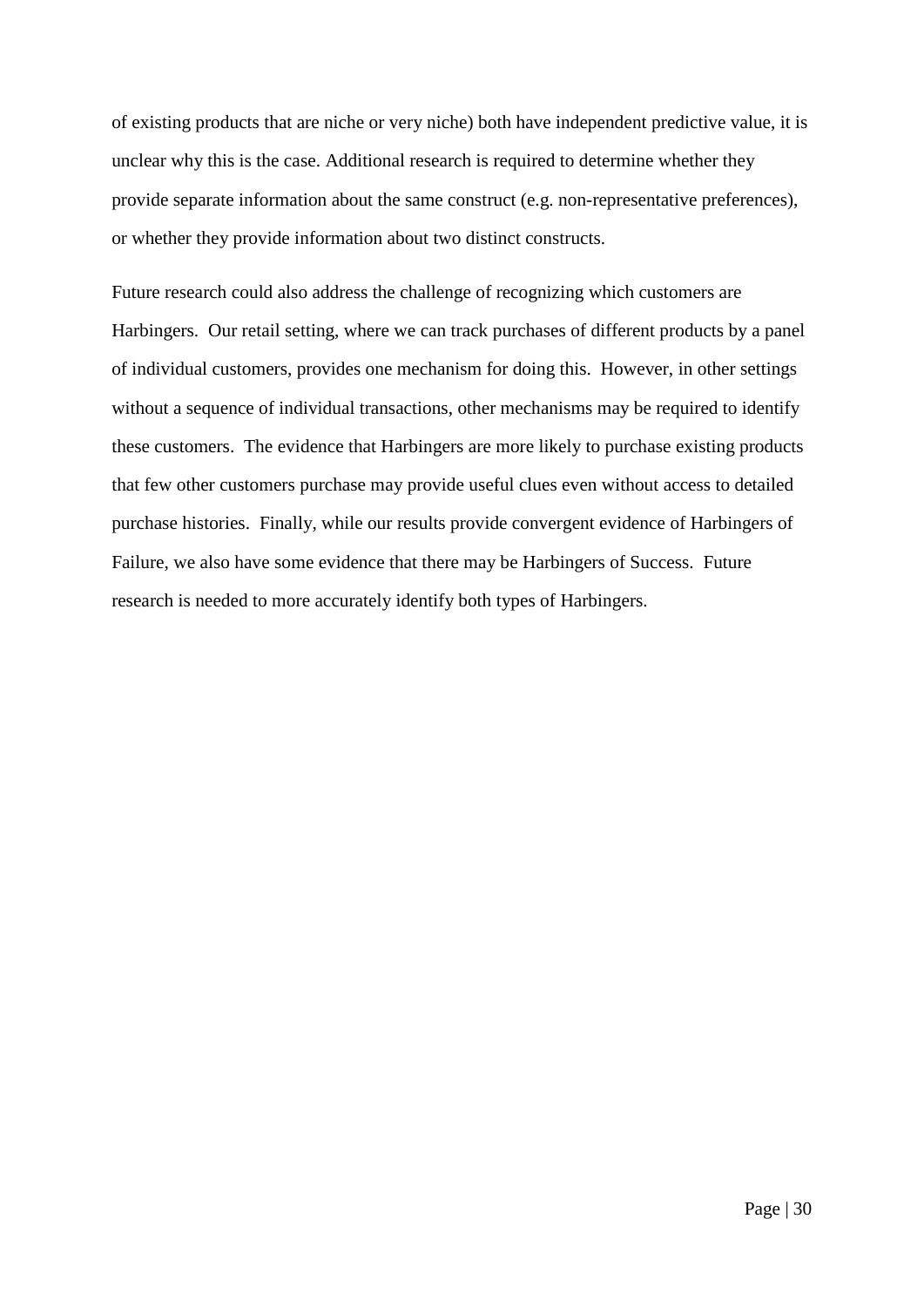## **References**

Anderson, Evan E. (1979), "An Analysis of Retail Display Space: Theory and Methods," *Journal of Business*, 52(1), 103-118.

Barbier, Joel, Mary de Wysocki, Steve Du Mont, Sharon Finke, Shaun Kirby, James Macaulay, Mike McLaughlin, Waseem Sheikh, Jon Stine, and Ronald van Zanten (2005), "Improving Innovation Productivity in the Consumer Packaged Goods Industry," working paper, Cisco Internet Business Solutions Group.

Bass, Frank M. (1969), "A New Product Growth Model for Product Diffusion," *Management Science*, 15(5), 215-227.

Biyalagorsky, Eyal, William Boulding, and Richard Staelin (2006), "Stuck in the Past: Why Managers Persist With New Product Failures," *Journal of Marketing*, 70(2), 108–121.

Boulding, William, Ruskin Morgan, and Richard Staelin (1997), "Pulling The Plug To Stop The New Product Drain," *Journal of Marketing Research*, 34(1), 164–176.

Brockner, Joel (1992), "The Escalation of Commitment to A Failing Course of Action," *Academy of Management Review*, 17(1) 39–61.

Brockner, Joel, Jeffrey Z. Rubin (1985), *Entrapment in Escalating Conflicts: A Social Psychological Analysis*, Springer-Verlag, New York.

Brynjolfsson, Erik, Yu (Jeffrey) Hu, and Mohammad S. Rahman (2009), "Battle of the Retail Channels: How Product Selection and Geography Drive Cross-Channel Competition," *Management Science*, 55(11) 1755–1765.

Brynjolfsson, Erik, Yu (Jeffrey) Hu and Duncan Simester (2011), "Goodbye Pareto Principle, Hello Long Tail: The Effect of Internet Commerce on the Concentration of Product Sales," *Management Science*, 57(8), 1373-1387.

Brynjolfsson, Erik, Yu (Jeffrey) Hu, and Michael D. Smith (2003), "Consumer Surplus in the Digital Economy: Estimating the Value of Increased Product Variety at Online Booksellers," *Management Science*, 49(11), 1580–1596.

Choi, Jeonghye and David R. Bell (2011), "Preference Minorities and the Internet," *Journal of Marketing Research*, XLVIII, August, 670-682.

Eskin, Gerald J. (1973), "Dynamic Forecasts of New Product Demand Using a Depth of Repeat Model," *Journal of Marketing Research*, 10(2), 115-129.

Eskin, Gerald J. and J. Malec (1976), "A Model for Estimating Sales Potential Prior to the Test Market," *Proceedings of the American Marketing Association 1976 Fall Educators' Conference*, American Marketing Association, Chicago IL, 230-33.

Fader, Peter S., Bruce G. S. Hardie (2005), "The Value of Simple Models in New Product Forecasting and Customer-Base Analysis," *Applied Stochastic Models in Business & Industry*, 21(4/5), 461-473.

Henard, David H. and David M. Szymanski (2001), "Why Some New Products are More Successful than Others," *Journal of Marketing Research* 38(3), 362-375.

Huang, Yan, Param V. Singh, and Kannan Srinivasan (2014), "Crowdsourcing New Product Ideas under Consumer Learning," *Management Science*, 60(9), 2138-2159..

Lilien, Gary L., Pamela D. Morrison, Kathleen Searls, Mary Sonnack, and Eric von Hippel (2002), "Performance Assessment of The Lead User Idea-Generation Process for New Product Development," *Management Science*, 48(8), 1042-1059.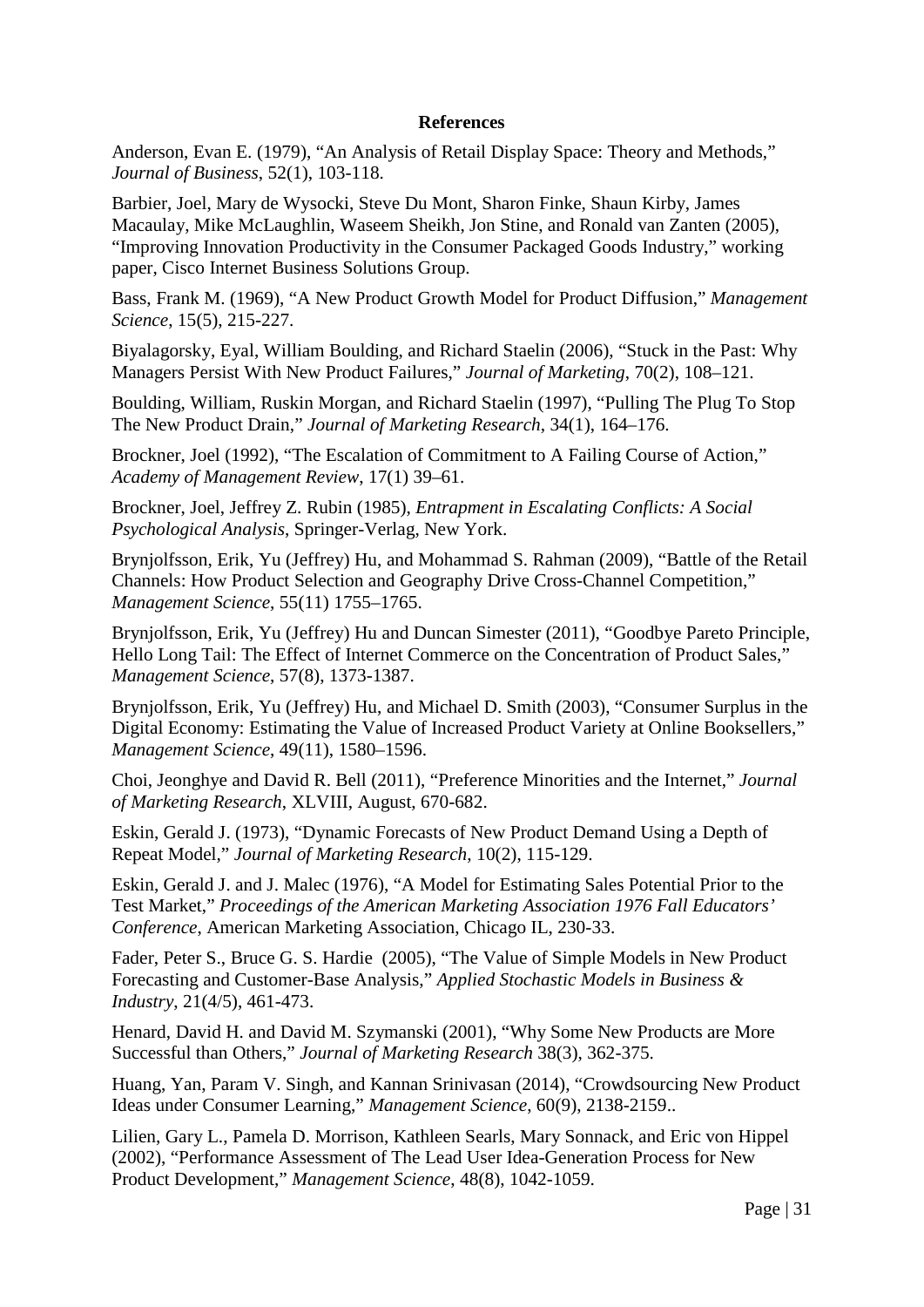Liutec, Carmen, Rex Du and Ed Blair (2012), "Investigating New Product Purchase Behavior: A Multi-Product Individual-Level Model for New Product Sales," working paper, University of Houston.

Mahajan, Vijay, Eitan Muller and Frank M. Bass (1990), "New Product Diffusion Models in Marketing: A Review and Directions for Research," *Journal of Marketing*, 54(1), 1-26.

Moore, Geoffrey A. (1991), *Crossing the Chasm*, HarperBusiness, New York.

Morvinski, Coby, On Amir and Eitan Muller (2014), " 'Ten Million Readers Can't Be Wrong!', or Can They? On the Role of Information about Adoption Stock in New Product Trial," working paper.

Parfitt, J. H. and B. J. K. Collins (1968), "Use of Consumer Panels for Brand-Share Prediction," *Journal of Marketing Research*, 5(2), 131-145.

Pringle, Lewis G., Dale Wilson and Edward I. Brody (1982), "NEWS: A Decision Oriented Model for New Product Analysis and Forecasting," *Marketing Science*, 1(1), 1-30.

Simester, Duncan and Juanjuan Zhang (2010), "Why Are Bad Products So Hard to Kill?" *Management Science*, 56(7), 1161-1179.

Silk, Alvin J. and Glen L. Urban (1978) "Pre-Test-Market Evaluation of New Packaged Goods: A Model and Measurement Methodology," *Journal of Marketing Research*, 15(2), 171-191.

Urban, Glen L. and John R. Hauser (1993), *Design and Marketing of New Products*, Prentice Hall, Englewood Cliffs NJ.

Urban, Glen L. and Eric von Hippel (1988), "Lead User Analyses for the Development of New Industrial Products," *Management Science*, 34(5), 569-582.

Van den Bulte, Christophe and Yogesh V. Joshi (2007), "New Product Diffusion with Influentials and Imitators," *Marketing Science*, 26(3), 400-421.

von Hippel, Eric (1986), "Lead Users: A Source of Novel Product Concepts," *Management Science*, 32(7), 791-805.

Waldfogel, Joel (2003), "Preference Externalities: An Empirical Study of Who Benefits Whom in Differentiated Product Markets," *RAND Journal of Economics*, 34(3), 557-568.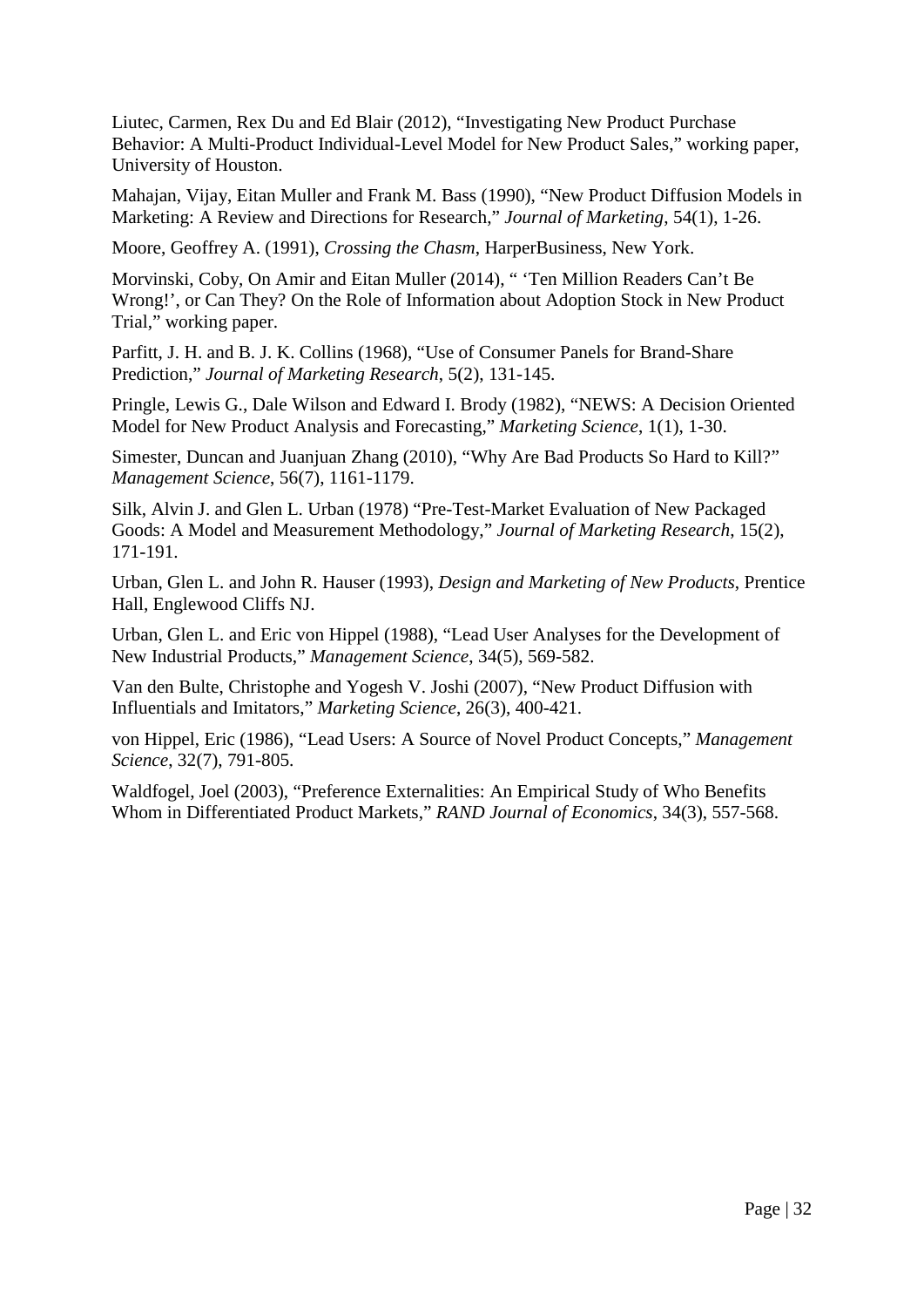

**Figure 1. Predicted Success Probability as Total Sales Increase**

The figure reports the predicted probability that a new product will succeed using the calibrated parameters from Model 2 of Table 1. Each curve represents how predicted success changes as sales increase, assuming 50% of the sales come from one of the four groups and the remaining 50% of sales is distributed equally across the other three groups and all other unclassified customers.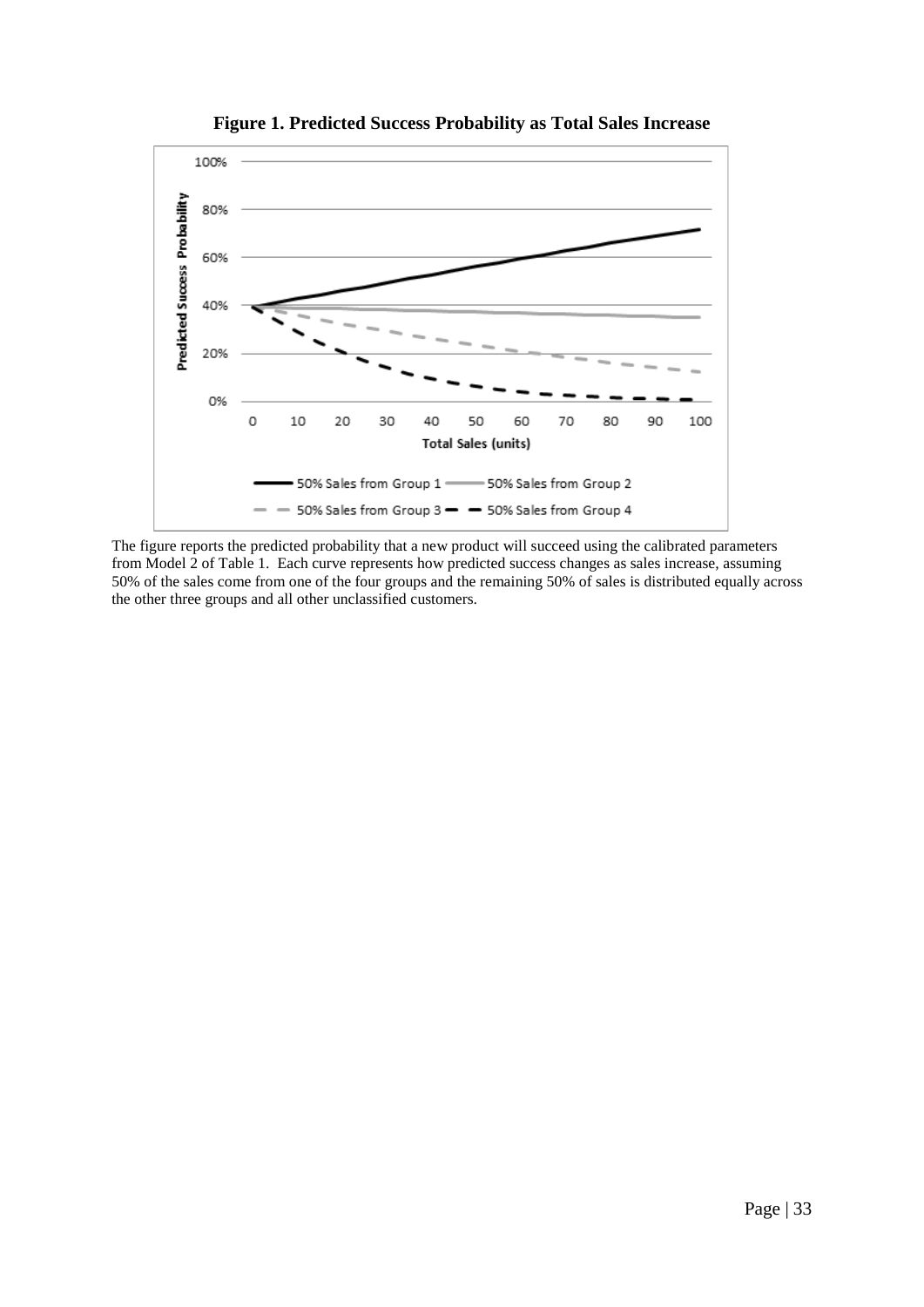

**Figure 2. Predicted Success Probability as Sales from Harbingers Increase**

The figure reports the predicted probability that a new product will succeed using the calibrated parameters from Model 2 of Table 2. The sales volume is fixed at the empirical average of the sample. Each curve represents how the probability of success varies as the percentage of sales from Harbingers increases. The solid curve is generated from the model that defines Harbingers as customers for which *FlopAffinity* is between 0.5 and 1. The two dashed curves are generated from a model that defines Harbingers as customers for which *Repeated FlopAffinity<sub>i</sub>* (n=2 and 3) is between 0.5 and 1.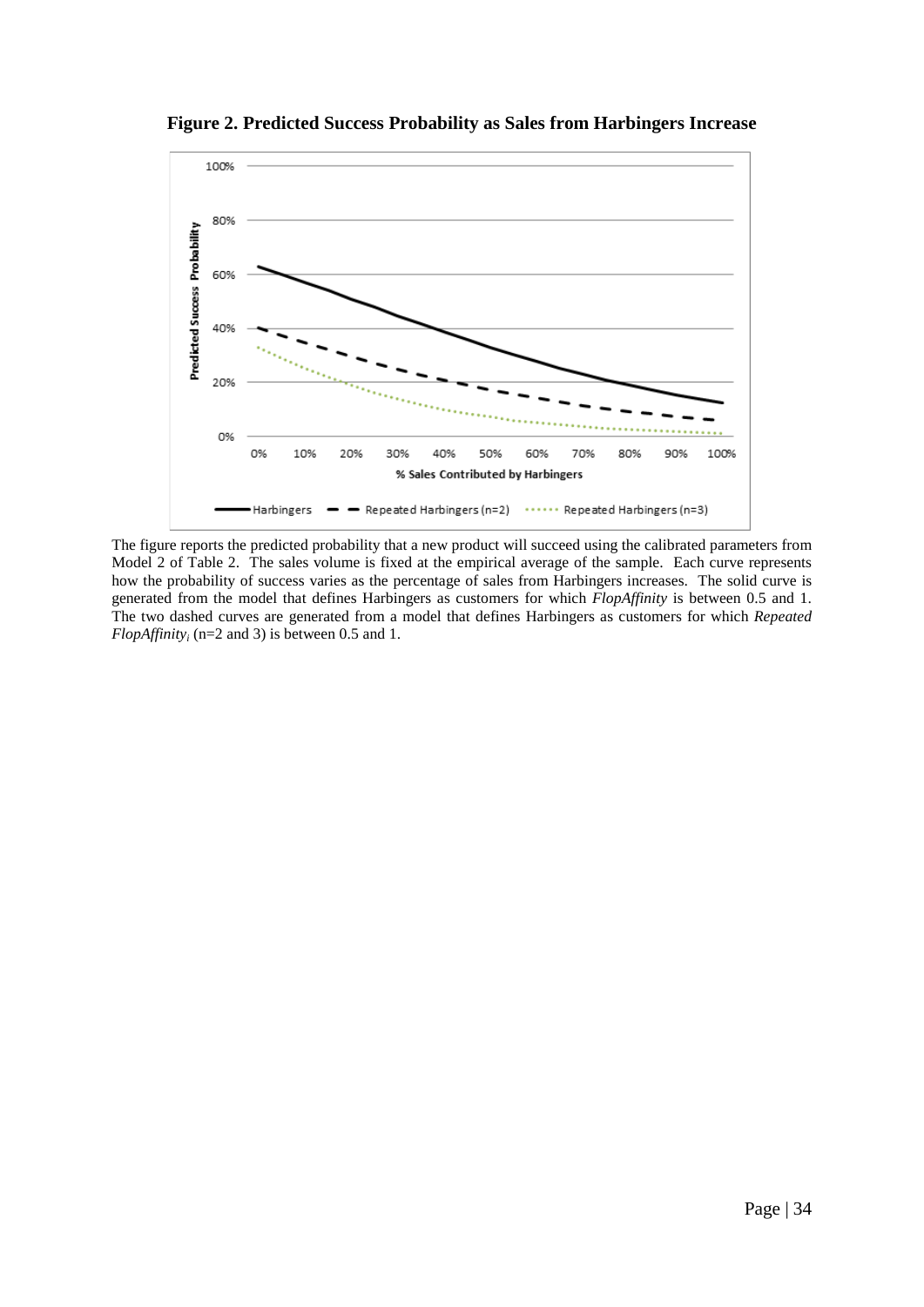|                                                                                          | Model 1                    | <b>Model 2</b>                    | <b>Model 3</b>           | Model 4                          |
|------------------------------------------------------------------------------------------|----------------------------|-----------------------------------|--------------------------|----------------------------------|
| <b>Total Sales</b>                                                                       | $0.0011\sp{*}$<br>(0.0004) |                                   | $0.0025***$<br>(0.0006)  |                                  |
| Group 1 Sales                                                                            |                            | $0.0113$ <sup>*</sup><br>(0.0049) |                          | 0.0056<br>(0.0041)               |
| Group 2 Sales                                                                            |                            | 0.0016<br>(0.0055)                |                          | 0.0004<br>(0.0050)               |
| Group 3 Sales                                                                            |                            | $-0.0067$<br>(0.0036)             |                          | $-0.0018$<br>(0.0032)            |
| Group 4 Sales                                                                            |                            | $-0.0258$ **<br>(0.0052)          |                          | $-0.0165***$<br>(0.0048)         |
| <b>Sales from Other Customers</b>                                                        |                            | $0.0114$ **<br>(0.0023)           |                          | $0.0098***$<br>(0.0021)          |
| No Sales in the first 15 weeks                                                           |                            |                                   | 0.1156<br>(0.0769)       | 0.1037<br>(0.0761)               |
| (log) Price Paid                                                                         |                            |                                   | $0.0500**$<br>(0.0181)   | $0.0432$ *<br>(0.0180)           |
| Profit Margin                                                                            |                            |                                   | 0.0300<br>(0.1226)       | 0.0259<br>(0.1191)               |
| <b>Discount Received</b>                                                                 |                            |                                   | $-0.0389$<br>(0.1604)    | $-0.0105$<br>(0.1552)            |
| Discount Frequency                                                                       |                            |                                   | $-0.1187$<br>(0.0951)    | $-0.1173$<br>(0.0953)            |
| Herfindahl Index                                                                         |                            |                                   | 0.1996<br>(0.1113)       | $0.2134$ *<br>(0.1034)           |
| <b>Category Sales</b>                                                                    |                            |                                   | $-0.1025$ **<br>(0.0340) | $-0.0979$ **<br>(0.0338)         |
| <b>Vendor Sales</b>                                                                      |                            |                                   | $-0.0304$<br>(0.0334)    | $-0.0317$<br>(0.0338)            |
| Private Label                                                                            |                            |                                   | $0.2499***$<br>(0.0464)  | $0.2362**$<br>(0.0469)           |
| Nbr. Customers with 1 repeats                                                            |                            |                                   | $-0.0134$<br>(0.0081)    | $-0.0063$<br>(0.0092)            |
| Nbr. Customers with 2 repeats                                                            |                            |                                   | $-0.0390$<br>(0.0199)    | $-0.0423$<br>(0.0240)            |
| Nbr. Customers with 3 or more repeats                                                    |                            |                                   | 0.0038<br>(0.0288)       | 0.0181<br>(0.0413)               |
| Log Likelihood<br>Likelihood Ratio Test, Chi <sup>2</sup> (df=4)<br>Area under ROC curve | $-1,998$<br>0.6035         | $-1,952$<br>$90.24***$<br>0.6160  | $-1,823$<br>0.7104       | $-1,800$<br>$46.66$ **<br>0.7242 |

The table reports average marginal effects from models where the dependent variable is a binary variable indicating whether the new product succeeded (1 if succeeded, 0 if failed). Robust standard errors (clustered at the category level) are reported in parentheses. The unit of analysis is a new product and the sample size is 2,953 new products. Significantly different from zero (or significant difference between Models 1 and 2):  $* p < 0.05$ ,  $* p < 0.01$ .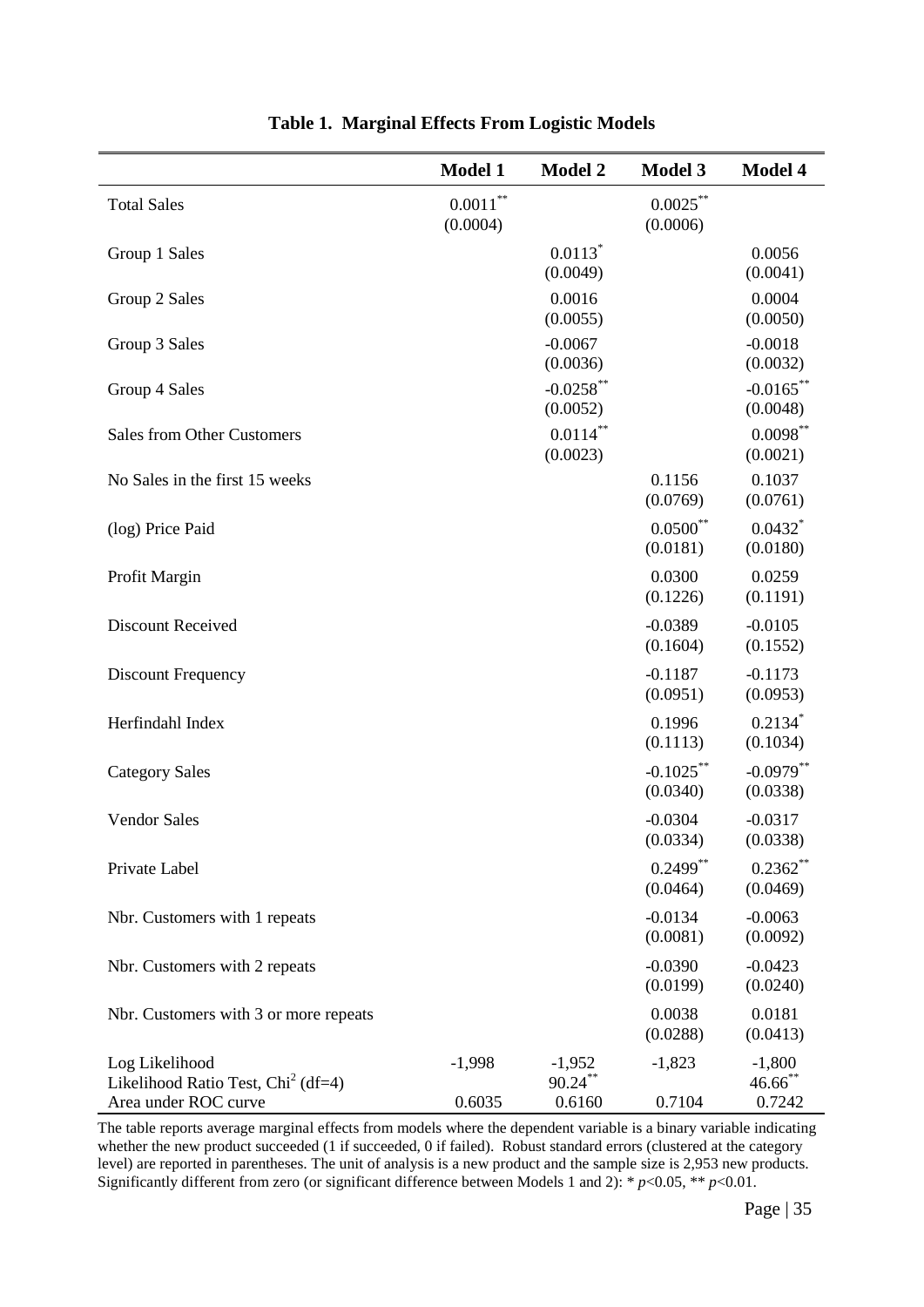|                                      | <b>Model 1</b>          | At Least 1<br><b>Purchase</b>       | <b>Model 2</b><br>At Least 2<br><b>Purchases</b> | At Least 3<br><b>Purchases</b> |
|--------------------------------------|-------------------------|-------------------------------------|--------------------------------------------------|--------------------------------|
| <b>Total Sales</b>                   | $0.0011***$<br>(0.0004) |                                     |                                                  |                                |
| Groups 1 and 2                       |                         | 0.0064<br>(0.0032)                  | $-0.0058$<br>(0.0042)                            | $-0.0096$<br>(0.0087)          |
| Groups 3 and 4                       |                         | $-0.0144$ <sup>**</sup><br>(0.0027) | $-0.0218$ <sup>**</sup><br>(0.0051)              | $-0.0375$ **<br>(0.0090)       |
| <b>Sales to Other Customers</b>      |                         | $0.0118***$<br>(0.0022)             | $0.0066$ **<br>(0.0012)                          | $0.0045***$<br>(0.0008)        |
| Log Likelihood                       | $-1,998$                | $-1,959$                            | $-1,963$                                         | $-1,962$                       |
| Likelihood Ratio Test, $Chi2$ (df=2) |                         | 78.69**                             | $69.57***$                                       | $73.06$ **                     |
| Area under ROC curve                 | 0.6035                  | 0.6128                              | 0.6050                                           | 0.6159                         |

# **Table 2. Grouping Customers by Repeat Purchases**

The table reports average marginal effects from models where the dependent variable is a binary variable indicating whether the new product succeeded (1 if succeeded, 0 if failed). Robust standard errors (clustered at the category level) are reported in parentheses. The unit of analysis is a new product. The sample size is 2,953. Significantly different from zero (or significant difference between Models 1 and 2):  $* p < 0.05$ ,  $* p < 0.01$ .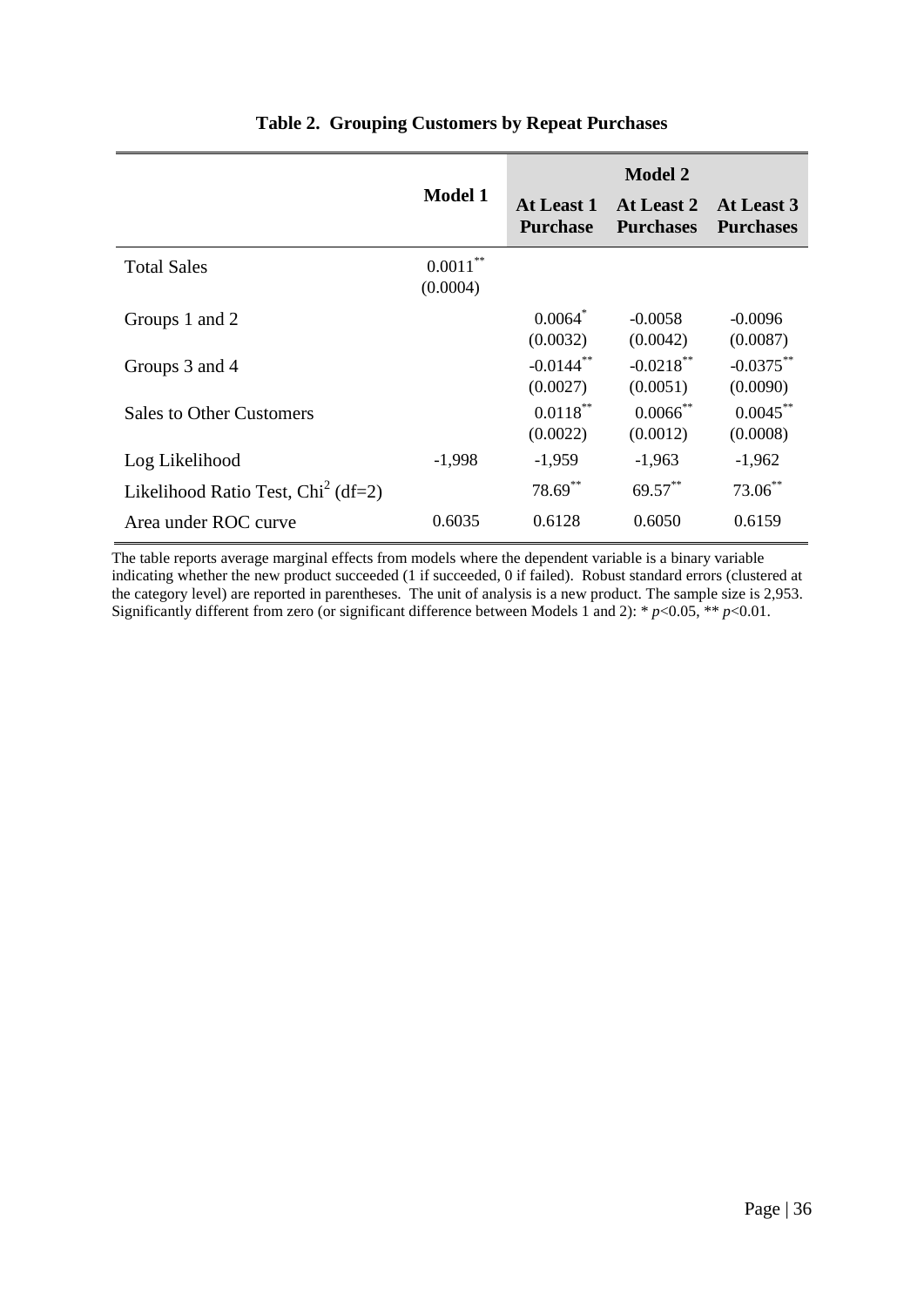|                                 | <b>Harbingers</b> | <b>Others</b> | <b>Difference</b>                    |
|---------------------------------|-------------------|---------------|--------------------------------------|
| <b>Total Purchases</b>          | 75.679            | 73.588        | $2.091$ <sup>*</sup><br>(1.023)      |
| Purchases per Visit             | 4.026             | 3.750         | $0.277***$<br>(0.022)                |
| Purchases per Store             | 34.249            | 34.774        | $-0.525$<br>(0.484)                  |
| <b>Shopping Visits</b>          | 20.204            | 20.912        | $-0.768$ **<br>(0.248)               |
| <b>Different Stores Visited</b> | 2.841             | 2.811         | 0.030<br>(0.030)                     |
| <b>Regular Price of Items</b>   | \$4.378           | \$4.792       | $-$0.414$ **<br>(0.022)              |
| Price Paid                      | \$3.716           | \$4.181       | $-$0.464$ **<br>(0.021)              |
| <b>Discount Received</b>        | 14.449%           | 12.944%       | 1.505%**<br>(0.123%)                 |
| % Discounted Items              | 35.239%           | 33.327%       | $1.912\%$ **<br>(0.232%)             |
| % Beauty Items                  | 18.591%           | 16.054%       | 2.537%**<br>(0.170%)                 |
| % Edible Items                  | 30.367%           | 29.101%       | 1.266%**<br>$(0.205\%)$              |
| % General Merchandise Items     | 22.350%           | 21.449%       | $0.900\%$ **<br>(0.157%)             |
| % Health Items                  | 21.680%           | 25.991%       | $-4.311\%$ <sup>**</sup><br>(0.183%) |

**Table 3. Harbingers vs. Others Purchasing of** *New and Existing* **Products**

The table reports the purchasing behaviors for both Harbingers and Other customers. All measures are calculated using purchases of both new and existing products in the classification period of the transaction data (November 2003 to July 2004). Standard errors of the mean difference are reported in parentheses. The sample size is 29,463. Harbingers are customers from Groups 3 & 4 (n = 16,620), while Others are customers from Groups 1 & 2 (n = 12,843). Significantly different from zero: \* *p*<0.05, \*\* *p*<0.01.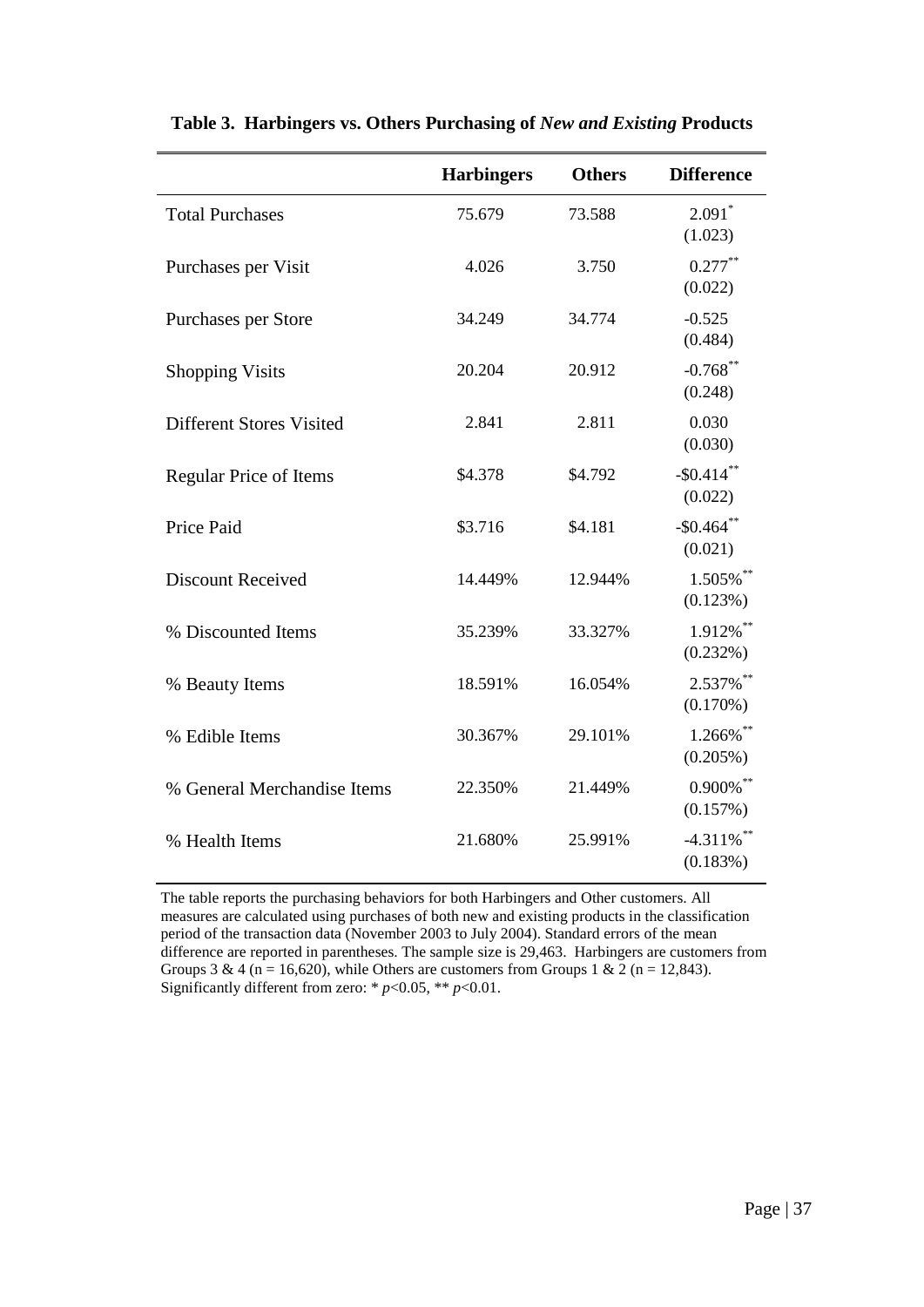| <b>FlopAffinity</b> | <b>Unit Sales</b> | <b>Niche Items</b> | <b>Very</b><br><b>Niche Items</b> |
|---------------------|-------------------|--------------------|-----------------------------------|
| Group 1             | 100.00            | 100.00             | 100.00                            |
|                     | (1.66)            | (0.36)             | (0.45)                            |
| Group 2             | 90.26             | 104.78             | 106.24                            |
|                     | (1.56)            | (0.39)             | (0.48)                            |
| Group 3             | 91.98             | 105.66             | 107.25                            |
|                     | (1.22)            | (0.30)             | (0.38)                            |
| Group 4             | 90.49             | 109.18             | 111.76                            |
|                     | (1.73)            | (0.40)             | (0.51)                            |

## **Table 4. Purchases of Niche Products**

The table reports the average of each measure by customer group (standard errors are in parentheses). The measures are initially calculated for each customer, and then averaged across customers within each group. The groups are defined using the *FlopAffinity* in customers' classification sets. For ease of interpretation (and confidentiality reasons) we index the measures to 100 in Group 1. The sample size is 29,412, less than the full sample size 29,436 because 51 customers did not purchase any existing products in the classification period.